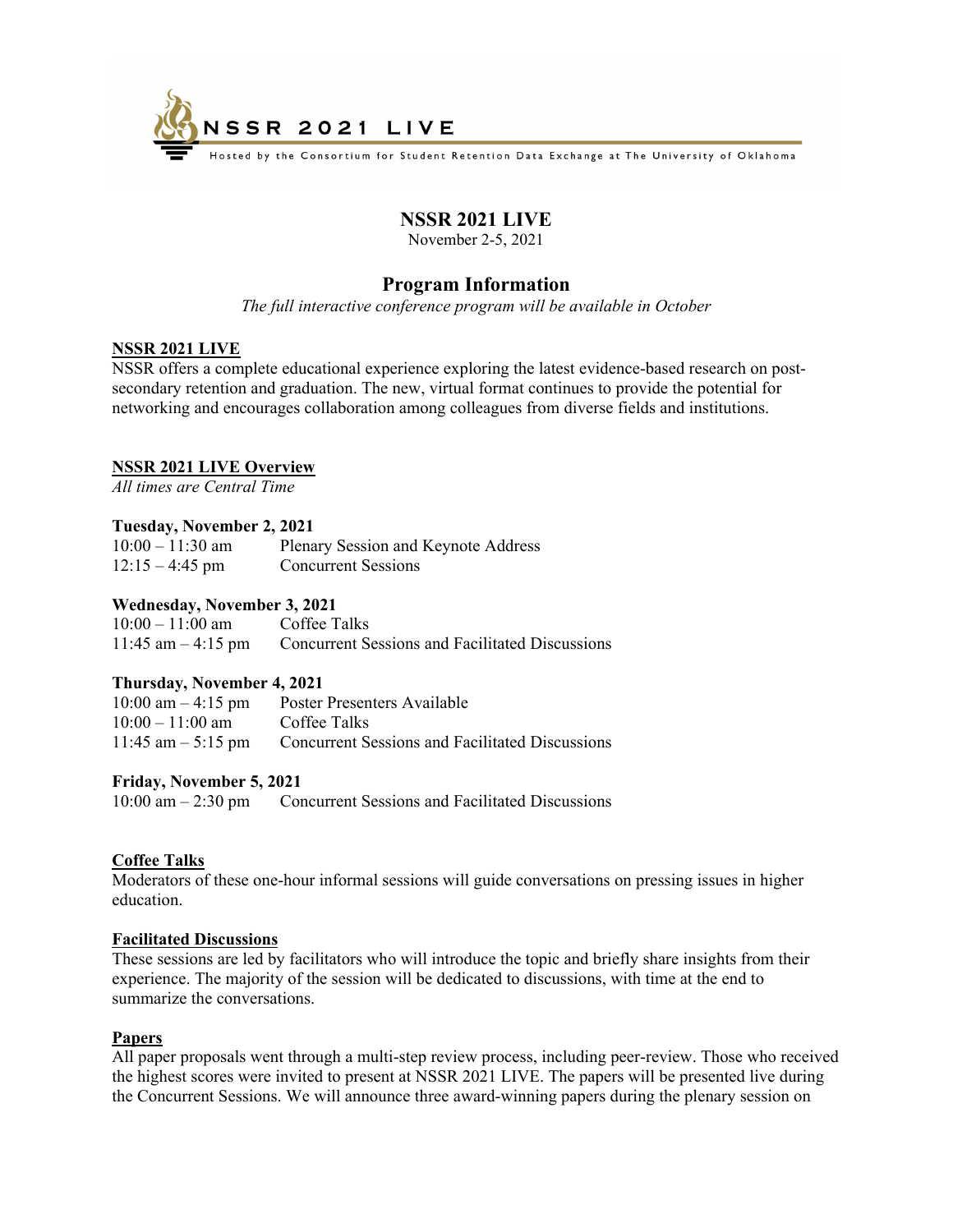Tuesday morning. Each award comes with a monetary prize for the institution and a plaque or trophy. The awards are: Best Practices in Student Retention, Institutional Research Leadership in Student Retention, and Director's Award.

# **Posters**

Visit the Poster Gallery any time during the conference, where you may view a pdf of each poster, watch a short video from each poster presentation, and view handouts, if provided. Poster presenters will be available throughout the day on Thursday for one-on-one chats about their material. Posters will be judged before the conference for the CSRDE Best Poster Award, which includes a plaque and a monetary prize to their institution. The winner will be announced during the plenary session on Tuesday.

# **Tutorials**

A two-part tutorial will be presented live during the Concurrent Sessions. These sessions will present effective models and offer strategies and solutions.

### **Vendor Presentations**

Several NSSR 2021 LIVE sponsors will be presenting their research and discussing tools and strategies to help colleagues in their student success efforts. These sessions will be live during the Concurrent Sessions.

Tuesday, 11/2/2021 10:00 - 11:30 am (Central Time) **Keynote Address** 

### **Keynote Address: Dr. Michael Sorrell**

*Michael Sorrell, Paul Quinn College* 

**Abstract**: Dr. Michael J. Sorrell is the longest-serving President in the 148-year history of Paul Quinn College. During his nearly 14 years of leadership, Paul Quinn has become a nationally regarded institution for its efforts to remake higher education in order to serve the needs of underresourced students and their communities. Michael received his J.D. and M.A. in Public Policy from Duke University and his Ed.D. from the University of Pennsylvania (where his dissertation defense was awarded "with Distinction"). While in law school, he was one of the founding members of the Journal of Gender Law & Policy and served as the Vice President of the Duke Bar Association. Recently, former President George W. Bush and the George W. Bush Presidential Center awarded Dr. Sorrell the Bush Institute Trailblazer Citation. He has been named one of the World's 50 Greatest Leaders by Fortune Magazine; is the only three-time recipient of the HBCU Male President of the Year Award (2018, 2016 and 2012); won Higher Education's President of the Year award as named by Education Dive; and Time Magazine listed him as one of the "31 People Changing the South." Washington Monthly Magazine identified him as one of America's 10 Most Innovative College Presidents and Rev. Jesse Jackson, Sr. and PUSH/Excel honored him with its Education Leadership Award. Michael is the recipient of both the Dallas Bar Association's Dr. Martin Luther King, Jr. Justice Award and the City of Dallas' Father of the Year Award.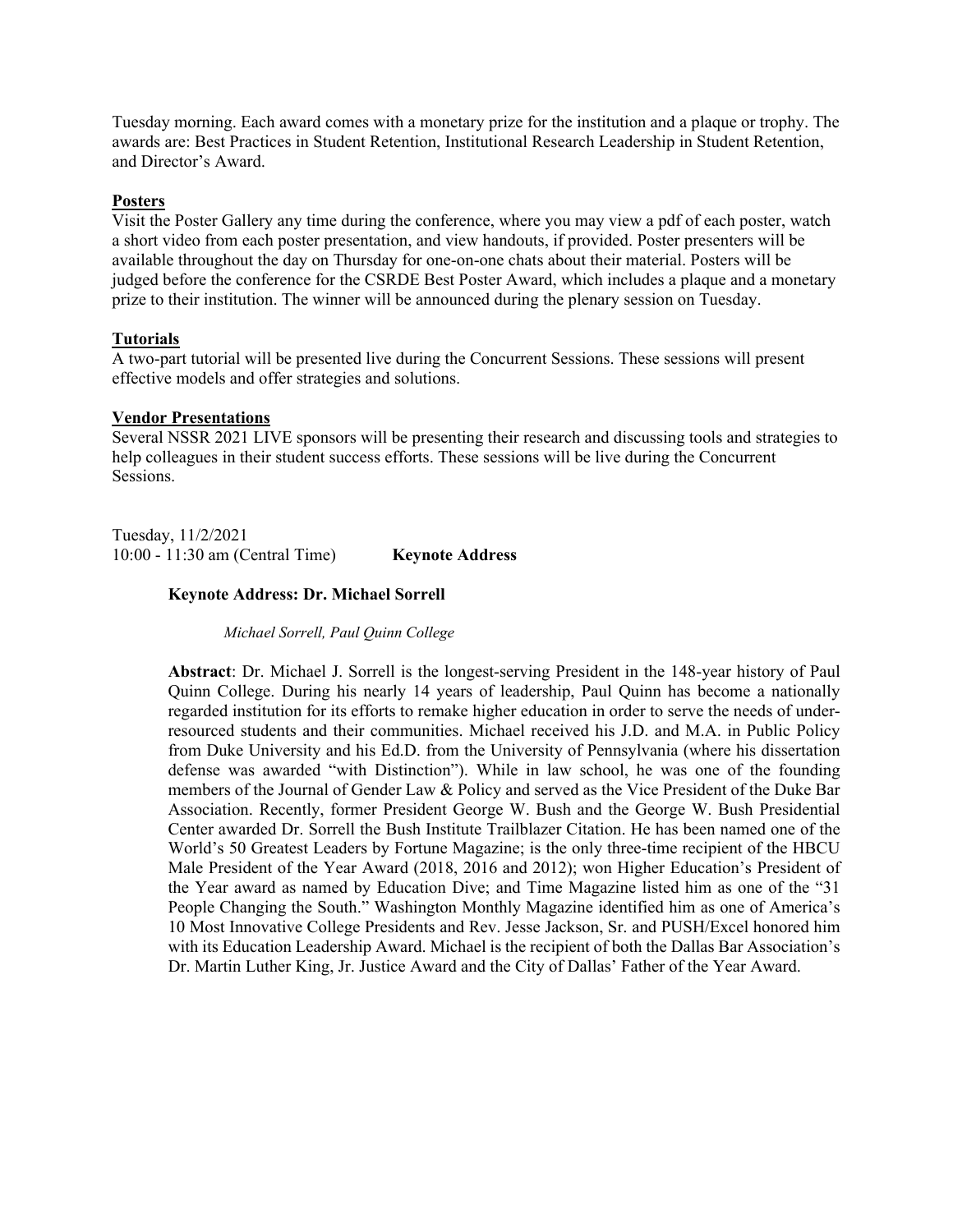Tuesday, 11/2/2021 12:15 - 1:15 pm (Central Time) **Paper** 

#### **Confronting Our Grades: A Reading Program Takes a Hard Look at Its Grades**

*Grant J. Matthews, Lane Community College Rita Ferriter, Moraine Valley Community College Susan Godwin, Moraine Valley Community College Jennifer Lee-Good, Moraine Valley Community College Michael Morsches, Moraine Valley Community College* 

**Abstract**: Like most developmental reading programs, the Developmental Education reading faculty members at Moraine Valley Community College have worked long and hard to develop transitional skills for students who place into reading/study skills courses. Seven years ago, the reading faculty members decided to review the grade patterns and distributions of their students to improve instruction. That initial analysis was eye-opening when faculty members discovered that there was a severe compression of passing grades—most of the successful students received grades of C, with only 4% receiving grades of A. The program decided to work on decompressing these successful grades without challenging the threshold between C and D students. The subsequent results were dramatic as faculty members shifted the distribution of passing grades and raised the overall course success rates by more than 45%. The developmental reading program has now changed focus to individual grade patterns and the actual meaning of the grades faculty members give. What happens to the students who earn A's, B's, and C's when they move on and are at the next level? This paper will outline the faculty members' general grade analysis as well as their individual explorations of the grades they give and the future success those grades can predict.

**Keywords:** *grades; assessment; evaluation; success metrics; predictive modeling*  **Audience Level:** *Intermediate* **Targeted Audience:** *Two-Year Institutions; Practitioners; Faculty*  **Track(s):** *Data, Technology, and Methods; Faculty Engagement; Retention and Special Populations*

Tuesday, 11/2/2021 12:15 - 1:15 pm (Central Time) **Facilitated Discussion** 

### **Creating a Culture of Accountability and Ownership for Student Success and Completion**

*Jason Terry, Utah Valley University David Connelly, Utah Valley University Michelle Kearns, Utah Valley University* 

**Abstract**: As the saying goes, "not a single snowflake thought itself responsible after the avalanche". This adage rings especially true within higher education where groups, often working in silos, are unable or unwilling to see how their individual efforts (or lack thereof) contribute to a larger campus phenomenon. Without a clear vision of accountability, progress inevitably slows, opportunities are missed, and student needs are left unmet. At Utah Valley University, creating a campus-wide culture of ownership for student success and completion has not come easily. Yet significant progress has been made. Over the space of just a few years, UVU has seen an incredible 12-percentage point increase in student retention as well as a nine-percentage point increase in its Outcome Measure rates. This progress has come through successful efforts to disseminate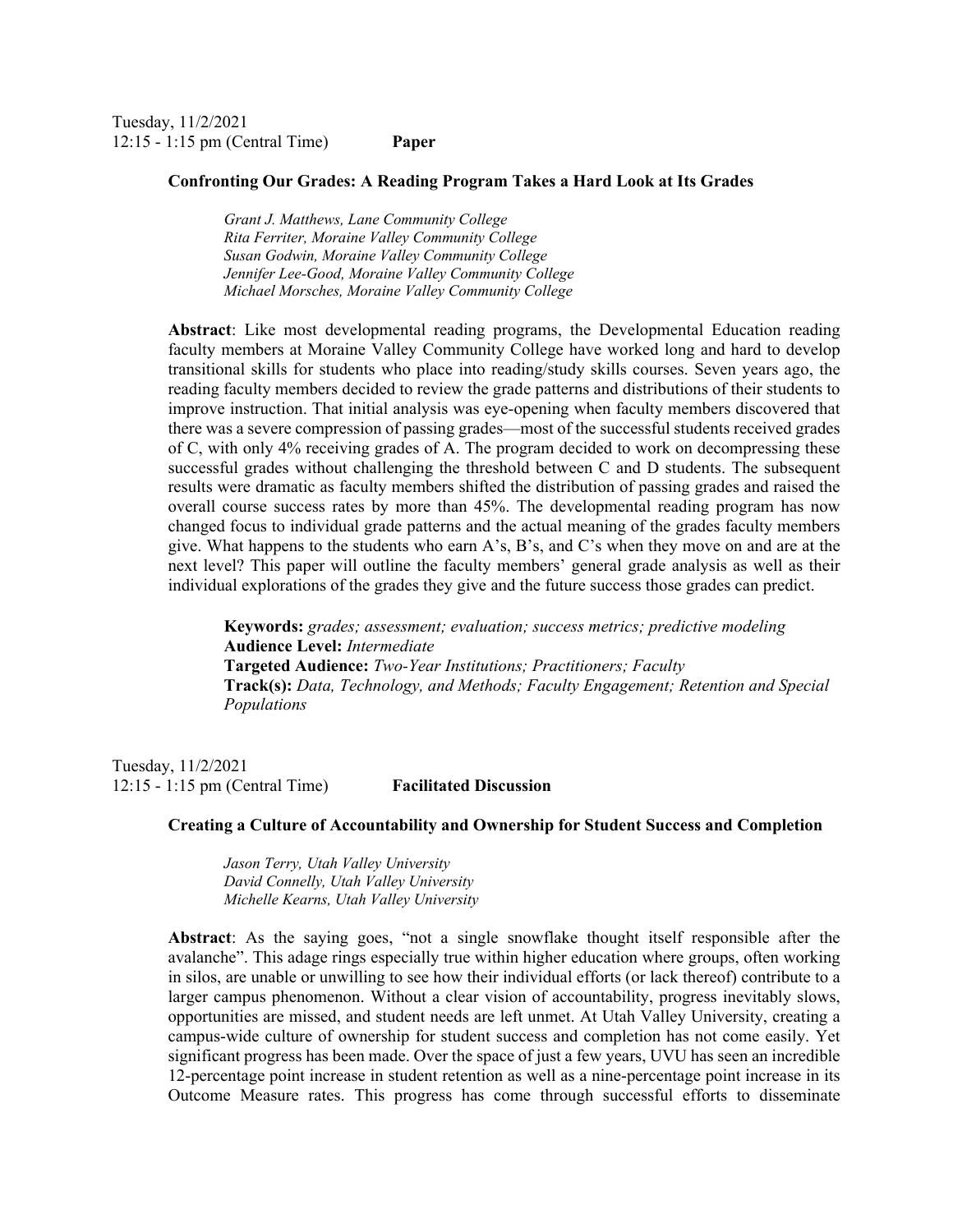information via completion dashboards, innovative collaborations from unlikely groups, strategic planning from senior leadership, and a fair share of setbacks. Please join us as we discuss Utah Valley University's efforts and frustrations in creating a culture of ownership for student success and completion. Utah Valley University is a public (40,000+), open-admission, dual-mission university.

**Keywords:** *accountability; assessment; student success; completion; retention; collaboration*  **Audience Level:** *Intermediate* **Targeted Audience:** *Practitioners; Administrators; Large Colleges & Universities*  **Track(s):** *Beyond the First Year Retention; Programs and Initiatives; Retention and Special Populations*

Tuesday, 11/2/2021 12:15 - 1:15 pm (Central Time) **Paper** 

# **First-Generation Students' Academic Success: What Factors Contribute to Their Graduation Rate?**

*Yangzi Mao, Stevens Institute of Technology Faxian Yang, University of South Carolina Minghui Wang, Stevens Institute of Technology* 

**Abstract**: Over half of the student population in the United States can be defined as first generation. Their six-year graduation rates are significantly lower at 56% compared to 74% for non-firstgeneration students. This is especially significant considering the increasing degree qualifications required across all levels in the vastly competitive workforce today, as well as the time and financial commitments the entire college experience can consume, no matter whether it results in a degree or not. There are a variety of contributing explanations for the lower graduation rates for firstgeneration students, whether they be socioeconomic, demographic, or academic in nature. This study sought to explore and identify the variables that impacted the graduation rate of firstgeneration students, specifically at a research university using the Fall 2014 entering cohort. Significant factors were identified using logistic regression and other statistical methods to confirm and examine the results. Among the factors identified, students' academic performance played the most important role. Since this study was related to indicators of student success, study results could assist senior administration with findingways to support students who are at higher risk to not graduate as early as the beginning of their junior year.

**Keywords:** *graduation rate; first-generation; persistence; retention rate*  **Audience Level:** *Intermediate* **Targeted Audience:** *Administrators; Two-Year Institutions; Large Colleges & Universities; Small Colleges & Universities; Practitioners; Researchers; Faculty*  **Track(s):** *Data, Technology, and Methods; Beyond the First Year Retention; Retention and Special Populations*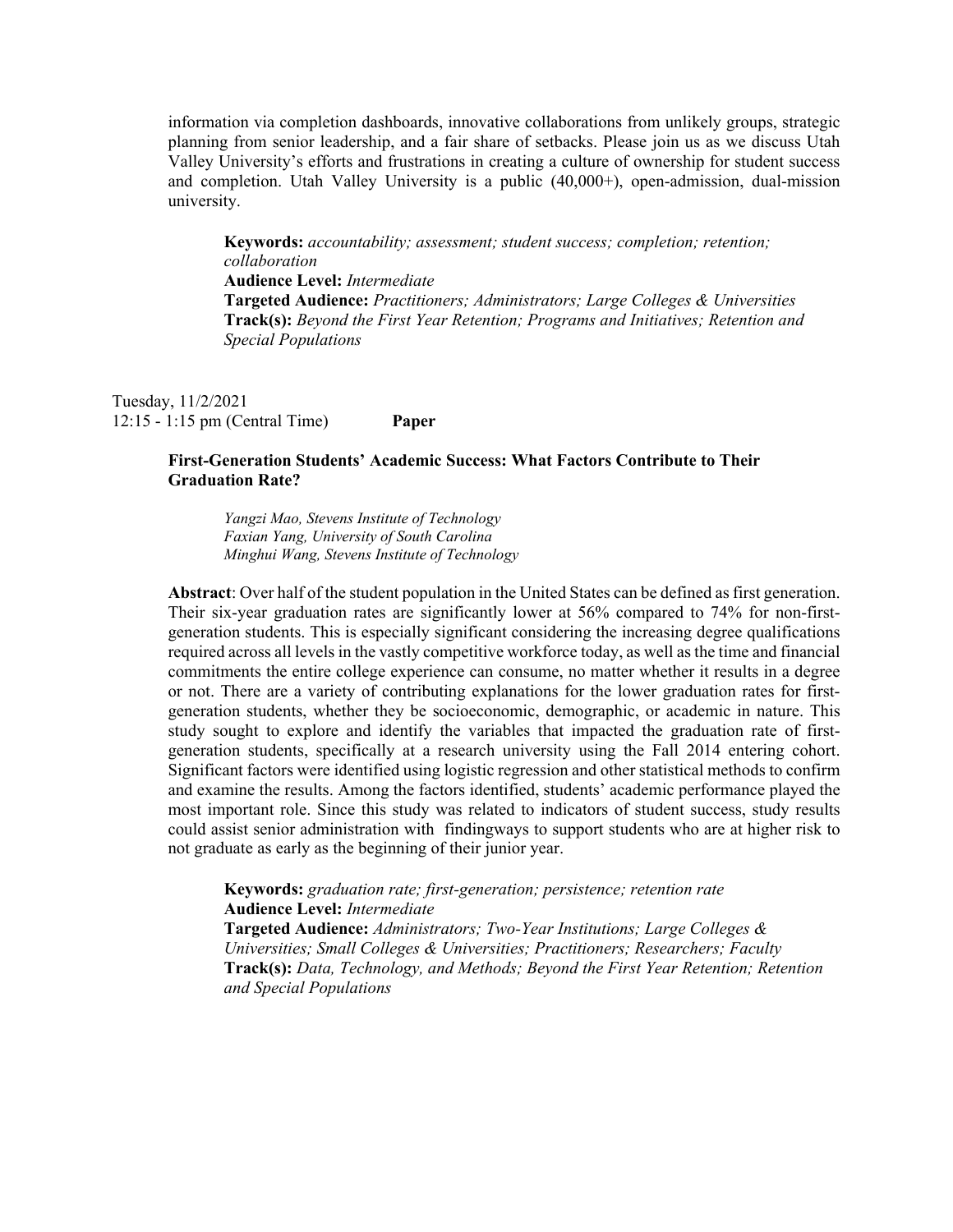Tuesday, 11/2/2021 12:15 - 1:15 pm (Central Time) **Presentation** 

#### **Q&A With Dr. Sorrell**

*Michael Sorrell, Paul Quinn College* 

**Abstract**: This session is available for participants who would like to continue the conversation from the keynote address with Dr. Michael Sorrell.

Tuesday, 11/2/2021 2:00 - 3:00 pm (Central Time) **Paper** 

### **Infusing Technology Into a High Touch Success Model**

*Will Miller, Jacksonville University Rob Berwick, Jacksonville University* 

**Abstract**: A campus with an undergraduate experience rich in the traditional liberal arts, over the past eighteen months, Jacksonville University has worked to supplement a high touch model of advising and student success with new technologies and partners to help ensure maximum potential for students to succeed. While ownership of student success had been disbursed historically, efforts began by creating a student success taskforce, which brought together two dozen institutional leaders that represent key areas considered in holistic student success and charging it with helping to ensure that "only students who we could envision retaining, graduating, and thriving were offered admittance to our campus." The taskforce continued to maintain the importance of high touch interactions but also quickly saw the need for supplemental tools. As a result, just as COVID caused new challenges for student success, the campus rolled out a defined case management system to enhance communication, a proactive and reactive artificial intelligence-based textbot for regular check-ins and conversations, and a partnership to help our stop out students return and thrive. This was coupled with making student success data more accessible to the campus community. Technology has been integrated to augment the essential interpersonal relationships already on campus.

**Keywords:** *retention; student success; early alert; case management; predictive analytics; data visualization*  **Audience Level:** *Intermediate* **Targeted Audience:** *Administrators; Two-Year Institutions; Large Colleges & Universities; Small Colleges & Universities; Practitioners; Faculty*  **Track(s):** *Data, Technology, and Methods; First-Year Student Success; Programs and Initiatives; Theoretical Models of Retention and Success*

Tuesday, 11/2/2021 2:00 - 3:00 pm (Central Time) **Vendor Presentation** 

**Innovative Applications of Retention Intelligence to Impact Student Success** 

*Matt Boisvert, Pharos Resources Viva Gore, Pharos Resources*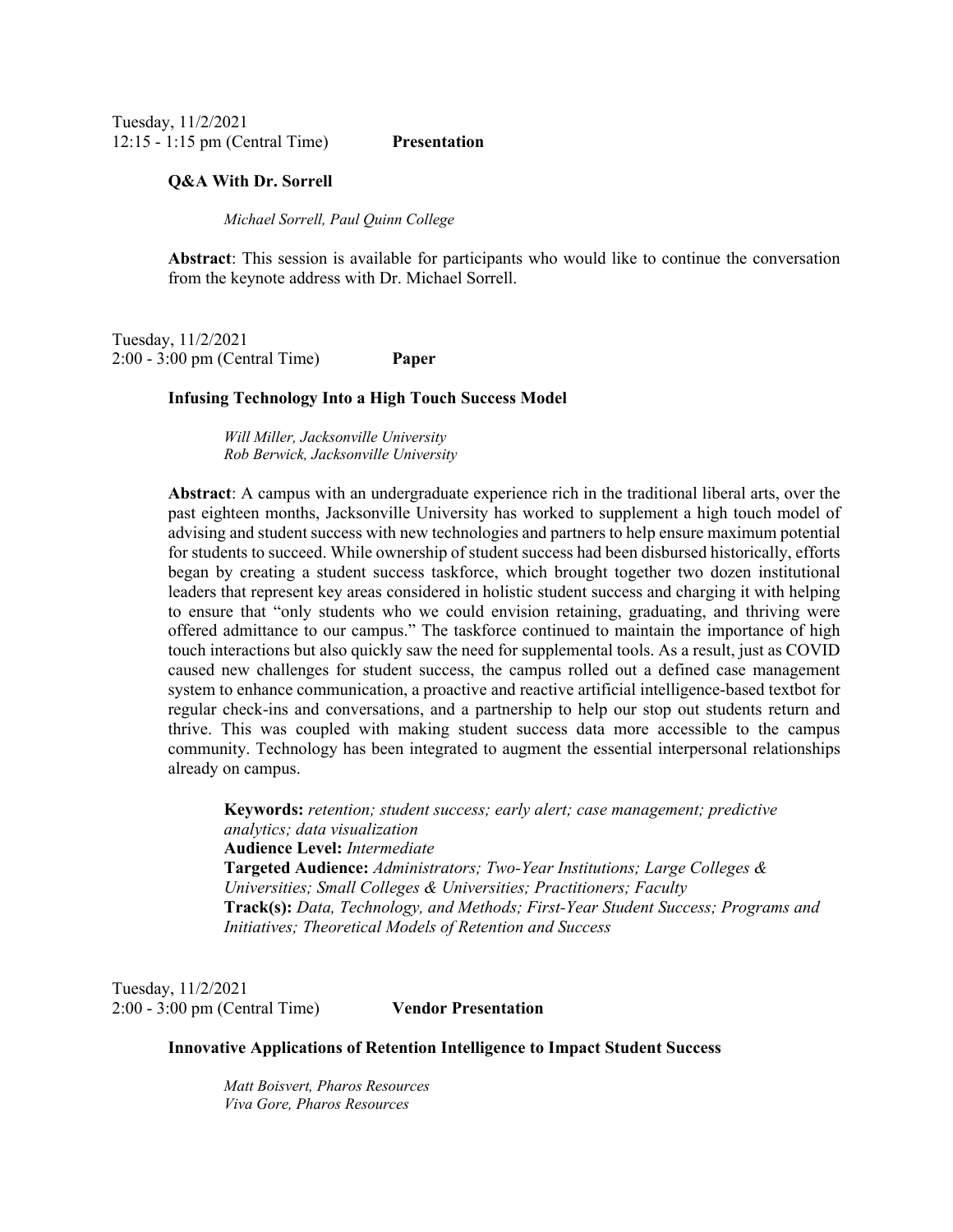**Abstract**: Join us as we discuss the institutional value of improving student success and increasing retention! This session will equip you to use novel data points to clearly identify your most at-risk students and then create pathways to lead those students to graduation. We will discuss both leading and lagging indicators of student success, methods to gather and analyze information on student experiences, and how to use data to uncover student perspectives in process decisions.

Tuesday, 11/2/2021 2:00 - 3:00 pm (Central Time) **Facilitated Discussion** 

#### **The Doctoral Candidate Journey During COVID-19**

*Manuel Rosa, Keiser University Sue Adragna, Keiser University Jessica Fuda-Daddio, Keiser University* 

**Abstract**: The retention rate for students seeking advanced degrees has been a concern for many institutions since graduate degrees were offered. Therefore, it is not surprising that COVID-19 has presented many challenges to higher education institutions across the country on how best to support graduate students and more specifically, doctoral degree-seeking students. For even the most disciplined students, the disruption caused by the pandemic has presented insurmountable financial, social, and mental health barriers that have negatively impacted progress and time to degree. During this facilitated discussion, attendees will identify the challenges PhD students are facing during this unprecedented time in our history. Strategies to overcome these challenges will be discussed along with resources that can be made available.

**Keywords:** *graduate students; retention; online education*  **Audience Level:** *Intermediate* **Targeted Audience:** *Large Colleges & Universities; Small Colleges & Universities; Practitioners; Researchers; Faculty*  **Track(s):** *Graduate Student Retention*

Tuesday, 11/2/2021 3:45 - 4:45 pm (Central Time) **Vendor Presentation** 

### **A Digital Transformation to Improve Retention and Lower Course Withdrawal Rates**

*Mark Visco, Jr., Suitable Duane Williams, Montclair State University Gen Hinson, Montclair State University* 

**Abstract**: After a short two and a half years of partnership with Montclair State University, the outcomes speak for themselves. Even through the pandemic, not only has student engagement grown each year, but Montclair State has leveraged Suitable and our data to improve student retention while also decreasing the rate of course withdrawal. What started as a pilot with first-year students, has rapidly transformed into an enterprise mission for student success; from the Provost's office to the Dean's of individual academic colleges. All with the help of the experts at Suitable and our groundbreaking web and mobile app.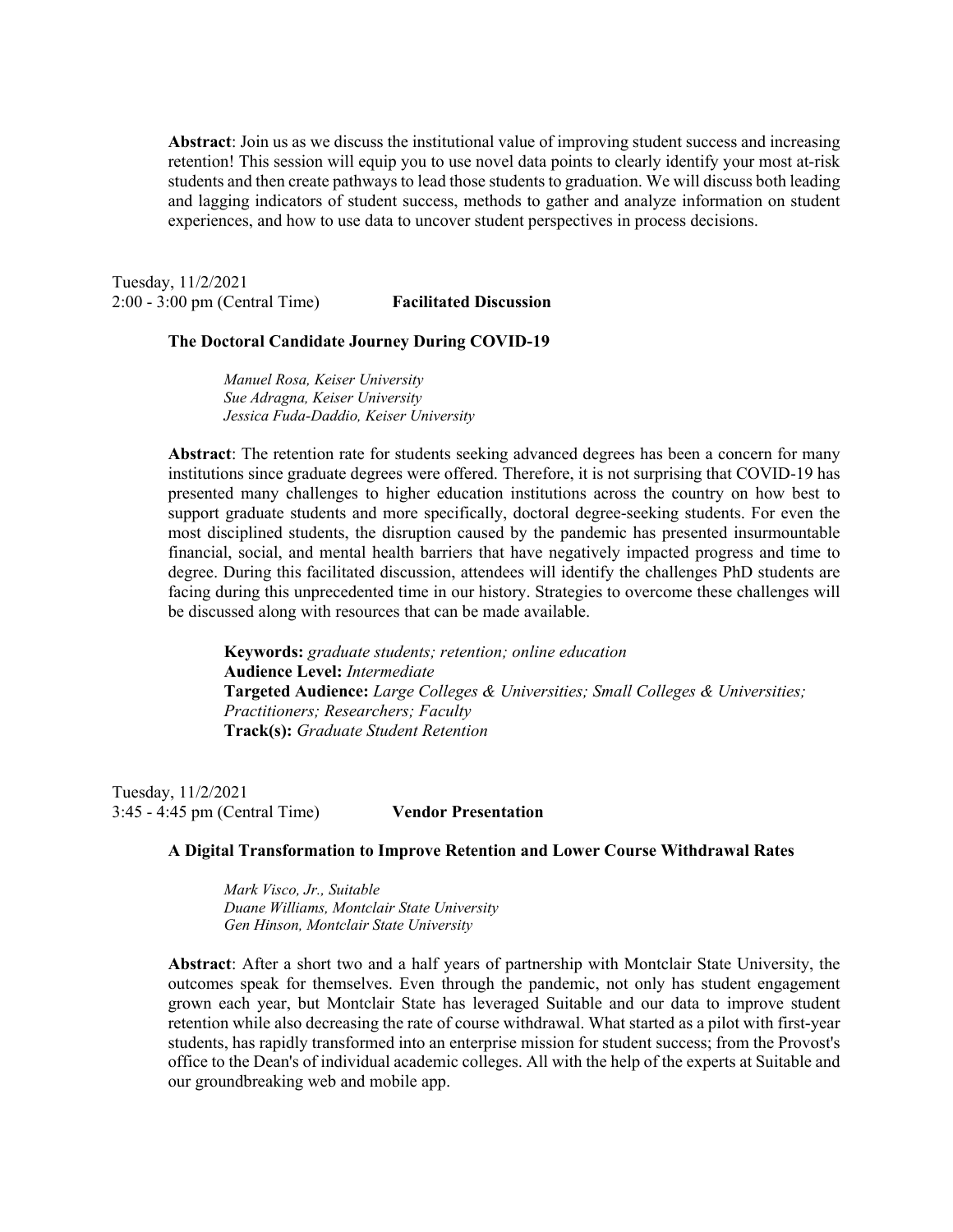Tuesday, 11/2/2021 3:45 - 4:45 pm (Central Time) **Paper** 

#### **Academic Advising at a Distance: Proactive Programming to Assist With Student Success**

*Dawn Coder, Pennsylvania State University John Carter, Pennsylvania State University Richard Akers, Pennsylvania State University* 

**Abstract**: Online learning in higher education continues to grow due to the flexibility it offers learners. Adult learners choose online learning at a rate much higher than residential learning. Adult learners in the online environment tend to be retained at a lower rate. To counteract lower retention rates, understanding student needs through targeted student satisfaction surveys is necessary. The academic advising department at The Pennsylvania State University, World Campus examined student data from a recent student satisfaction survey to understand adult learners' needs. Several proactive projects were implemented to address the identified needs with a result of increasing student satisfaction and retention. A discussion of the results and a summary view of the projects implemented are discussed.

**Keywords:** *student success; student satisfaction; academic advising; adult learners; online learning*  **Audience Level:** *Introductory* **Targeted Audience:** *Large Colleges & Universities*  **Track(s):** *Academic Advising; Online and Distance Students; Retention and Special Populations*

Tuesday, 11/2/2021 3:45 - 4:45 pm (Central Time) **Facilitated Discussion** 

#### **Creating Real-Time Assessment Performance Indicators in Retention Workflows**

*Neva Lozada, Kean University Paul Croft, Kean University* 

**Abstract**: This collaborative session will engage participants in identifying and constructing new metrics of student success as related to student support workflows and intervention through the ongoing assessment of retention efforts at their own institutions. The session will begin with an introduction of the facilitators' experience implementing proactive, non-traditional retention strategies at a four-year public university and how, through the assessment of such strategies and associated workflows, new indicators of student persistence are revealed through real-time predictive modeling. A focus will be placed on how these initiatives can be strategically implemented through collaborative campus partnerships and regularly assessed for continuous improvement to more easily identify who our students are and what we need to do as an institution to help them succeed. Thus, the performance of support structures, such as these, in a holistic sense, in addition to traditional student performance indicators, must be considered when defining key metrics and Key Performance Indicators of institutional processes. Participants will take part in an interactive discussion of assessment of retention initiatives and student support structures, drawing from their own experiences, and these will help in constructing the Key Performance Indicators.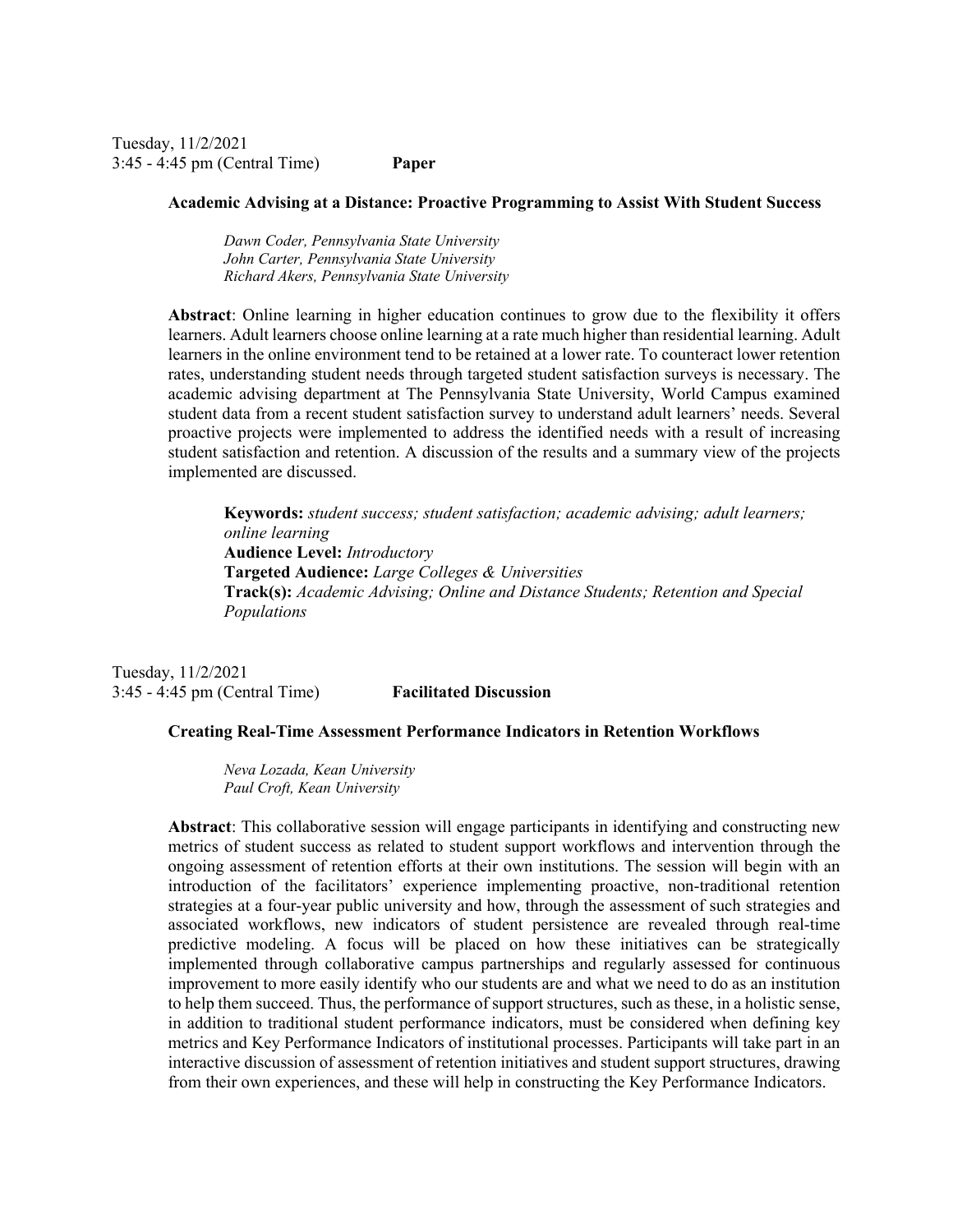**Keywords:** *retention; workflows; assessment; metrics; ROI*  **Audience Level:** *Intermediate* **Targeted Audience:** *Administrators; Large Colleges & Universities; Small Colleges & Universities; Practitioners; Researchers*  **Track(s):** *Data, Technology, and Methods*

Tuesday, 11/2/2021 3:45 - 4:45 pm (Central Time) **Paper** 

# **University Support Status: Holistic Student Success Support In Lieu of Punitive Exclusionary Practices**

*Melissa Young, Columbus State University Kelly Koch, Columbus State University Patrick McHenry, Columbus State University* 

**Abstract**: Prior to Fall 2020, Columbus State University's probation and exclusion policy, while a common practice in higher education, was punitive in nature. Students whose institutional GPA fell under a 2.0 were placed on academic probation, which escalated to a one-term exclusion for students whose GPAs remained below 2.0. However, only about 50% of students returned to the university after dismissal. Furthermore, data revealed that only 2% of students placed on exclusion graduated within six years. Therefore, we redesigned our policies and developed a new approach, University Support Status (USS), eliminating exclusion and probation. Instead, we are focused on retaining students by supporting them as they work toward good academic standing and graduation. USS students complete an intake assessment, which identifies their individual needs. After the assessment has been completed, students meet with dedicated advisors, peer coaches/mentors, access recommended workshops (time management, study skills, etc.), and are connected to other campus support services. Instead of dismissing students and leaving them to face a meaningless semester away from campus, we now support them in their time of need, arming them with the tools for success.

**Keywords:** *student success; retention; graduation; probation; exclusion; advising*  **Audience Level:** *Intermediate* **Targeted Audience:** *Administrators; Two-Year Institutions; Large Colleges & Universities; Small Colleges & Universities; Practitioners; Researchers; Faculty*  **Track(s):** *Academic Advising; Beyond the First Year Retention; Programs and Initiatives; Retention and Special Populations*

Wednesday, 11/3/2021 10:00 - 11:00 am (Central Time) **Coffee Talk** 

# **The Student Experience: Embedding Advising, Experiential Learning, and Career Engagement**

*Jennifer Murphy, Ohio University* 

**Abstract**: Ohio University re-conceptualized the student experience by offering individualized curricular and co-curricular graduation plans for every student, with a clear timeline for completion. This new initiative offers individualized support structures for every student with graduation plans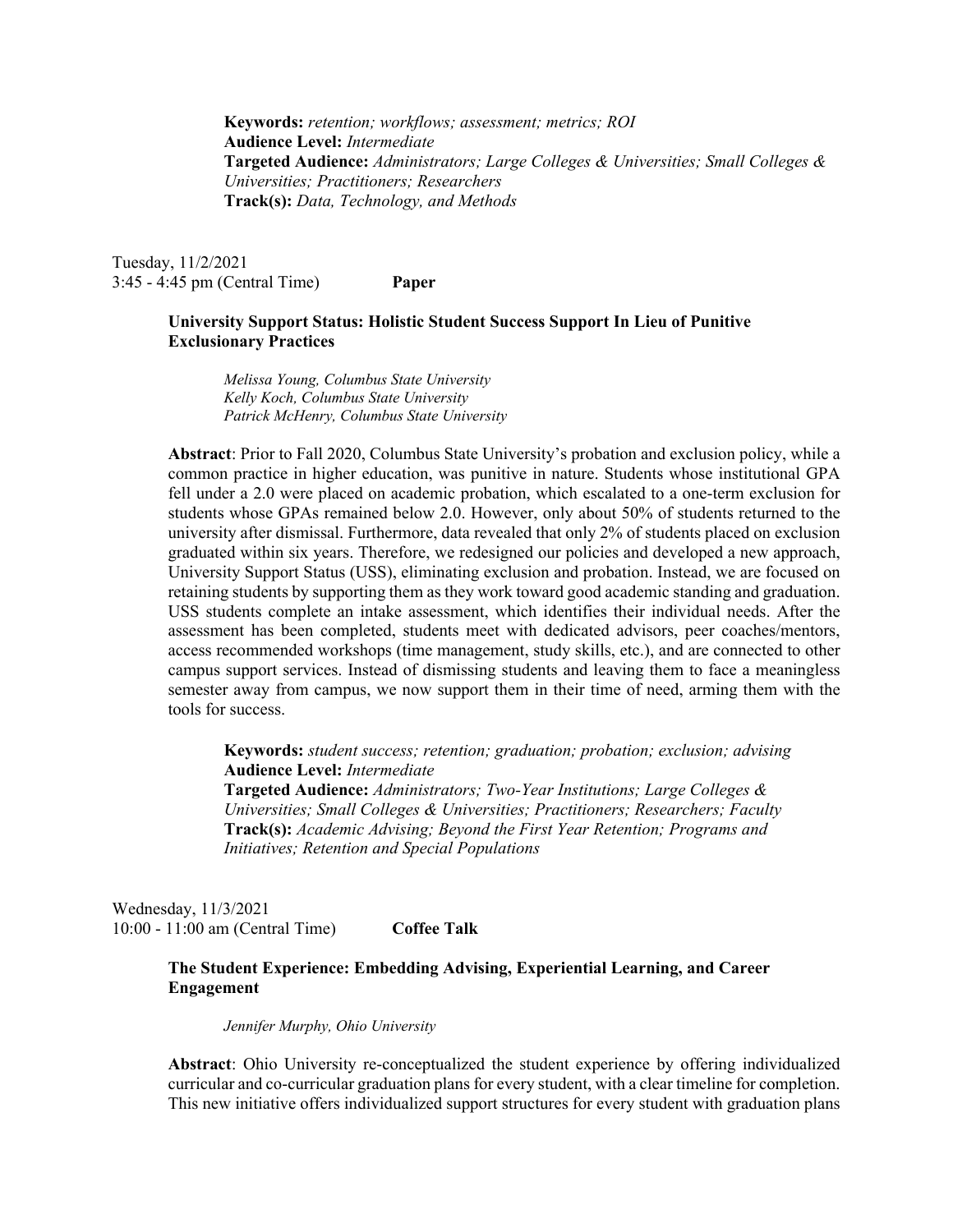designed to be customized by academic program and personalized to the student so their pathway is clear. From the start of their first semester, students meet with a professional advisor, while also immersed in deep, meaningful experiences that will help them explore, reflect, and engage in the career exploration process. These three distinct areas of advising, career, and experiential learning are embedded throughout their undergraduate journey, and redefining the student experience at Ohio University. The conversation will focus on innovative approaches and best practices, as many institutions are re-imagining the student experience.

Wednesday, 11/3/2021 10:00 - 11:00 am (Central Time) **Coffee Talk** 

### **Wellness and Wellbeing: Who Nurtures the Nurturers?**

*April Fugett, Marshall University* 

**Abstract**: Over the last 18 months, universities and colleges have seen an ever-growing population of struggling students. Anxiety and depression rates are on the rise, and phrases like "zoom fatigue" seem to capture a general exhaustion with virtual environments and technology. These shifts have meant long days and the need to craft new approaches during an ever-changing pandemic landscape for those on the forefront of student success. Faculty, counselors, advisors, and administrators are attempting to navigate this shifting environment while remembering that our students are humans who need care, protection, advice, and help, even while experiencing the same stressors as our students. It seems inevitable that those most responsible for the care of our students are now feeling exhausted and burnt-out, especially while navigating a world of vaccines and mask mandates. While decision-fatigue alone might be enough of a roadblock to derail years of student success work and progress, how can we protect and support each other while also remaining present for our students? This coffee talk discussion will focus on the wellness and wellbeing of our students, our colleagues, and ourselves.

Wednesday, 11/3/2021 10:00 - 11:00 am (Central Time) **Coffee Talk** 

# **What Good Has Come Out of the Pandemic?**

*Joanne Goldwater, St. Mary's College of Maryland* 

**Abstract**: Many institutions were creative and eliminated barriers for students (late fees for bill payments, more flexible student services, hybrid teaching/learning, review of policies leading to subsequent changes, etc.). These were barriers that people realized weren't serving any use and don't need to be reimplemented. On the personal side, many people were forced to work from home and made other changes in their lives that ended up working well for them. They are now realizing what is important to them and intend to try to make on-going changes to continue this level of selfcare. What positive changes have you and/or your institution made? What changes would you like to make? Let's find the silver lining together. Join us to listen to and share success stories and stories of creativity and resilience.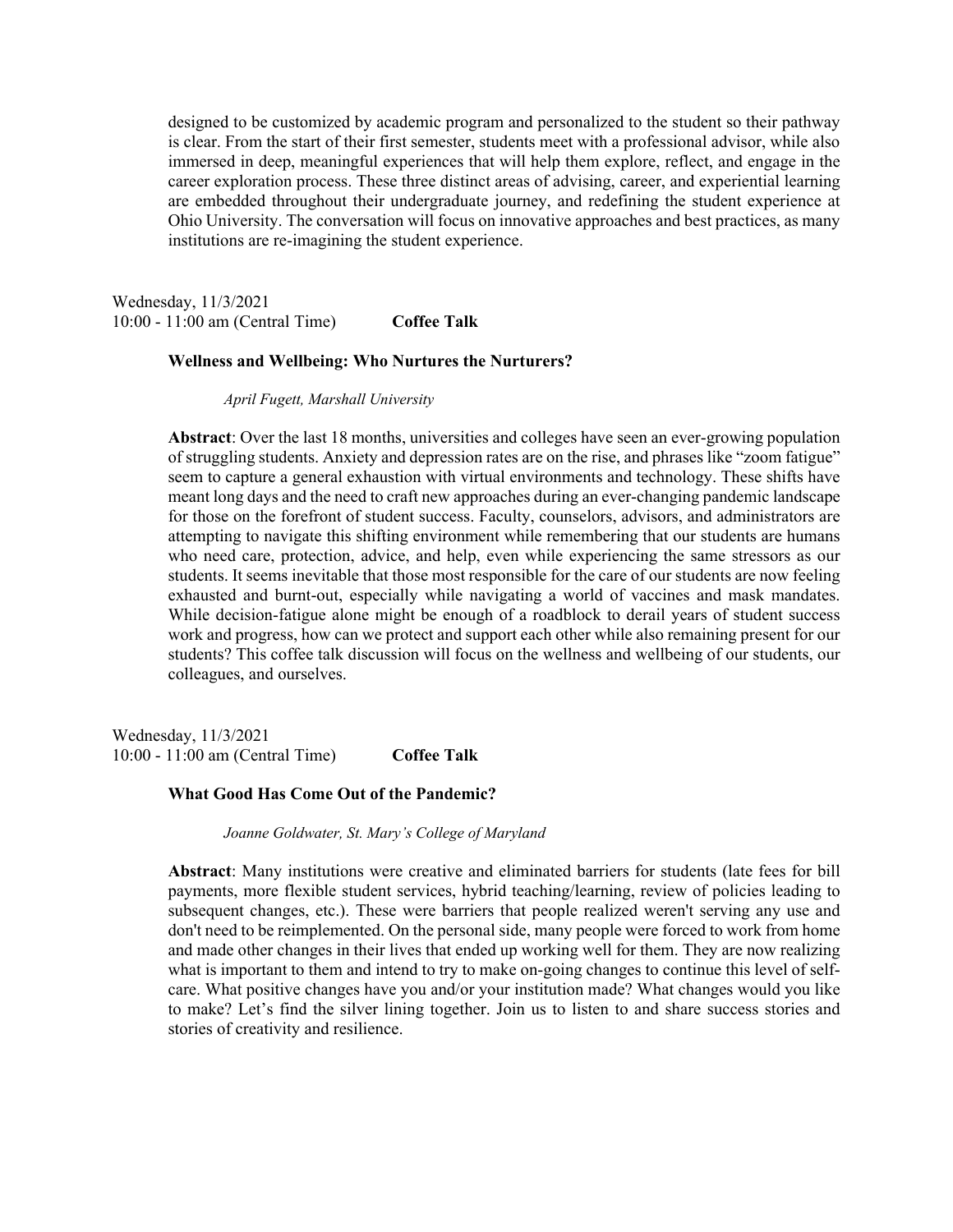### **Hear our Call: First-Generation Student-Centered Success Initiatives**

*Marsha Besong, Rutgers University* 

**Abstract**: First-generation students who enter college don't always possess the cultural capital necessary to negotiate and achieve success in higher education settings. To assist students in their transition to college and throughout their collegiate career, the first-generation programs cultivate safe spaces, academic support, peer engagement, and inclusive communities so that students feel as if they belong and develop social and cultural capital. During the facilitated discussion, the presenter will discuss how she created student-centered first-generation initiatives considering their multi-faceted identities based in the peer-reviewed literature, including Kuh's high-impact practices, and provide tools to replicate the programs. The presentation will focus on 1) data drawn from a survey of first-generation students to learn about their lived academic experiences during admission and throughout their collegiate experience and corresponding literature; 2) the firstgeneration initiative at Rutgers-Camden, including the student ambassador program, student organization, peer mentoring, Honor Society, interest groups, and advisory board, and recruitment strategies; and 3) how to replicate and implement similar programs at your institution. The session will include opportunities to discuss first-generation student identities and lived experiences; firstgeneration programs on your campus; and best practices for communication and collaboration with academic affairs and executive leadership to develop buy-in.

**Keywords:** *student success; 1st-gen programs; student-centered*  **Audience Level:** *Introductory* **Targeted Audience:** *Administrators; Two-Year Institutions; Large Colleges & Universities; Small Colleges & Universities; Practitioners; Researchers*  **Track(s):** *First-Year Student Success; Online and Distance Students; Programs and Initiatives; Retention and Special Populations*

Wednesday, 11/3/2021 11:45 am - 12:45 pm (Central Time) **Vendor Presentation** 

### **How Family Engagement Increases Student Success: Study Results From UAB**

*Dave Becker, CampusESP Meredith Kahl, University of Alabama-Birmingham* 

**Abstract**: In August 2019, the University of Alabama at Birmingham implemented CampusESP, a family engagement platform that enhances family communication and access to student records. The platform provides automated newsletters, personalized campus updates, and alerts about student academic and financial records. After one year, UAB did an exploratory study on the relationship between family engagement and student success for first-year students entering in the Fall of 2019. The study compared family engagement indicators with demographic data and retention outcomes, using descriptive statistics, correlational analyses, sample tests, and logistic regression. Results showed that family engagement was a statistically significant indicator of student success. As family engagement levels increased, so did cumulative GPA and retention. In fact, for every one-point increase in Total Family Engagement (a variable score based on engagement), the student was 1.3x more likely to be retained. This session covers this study's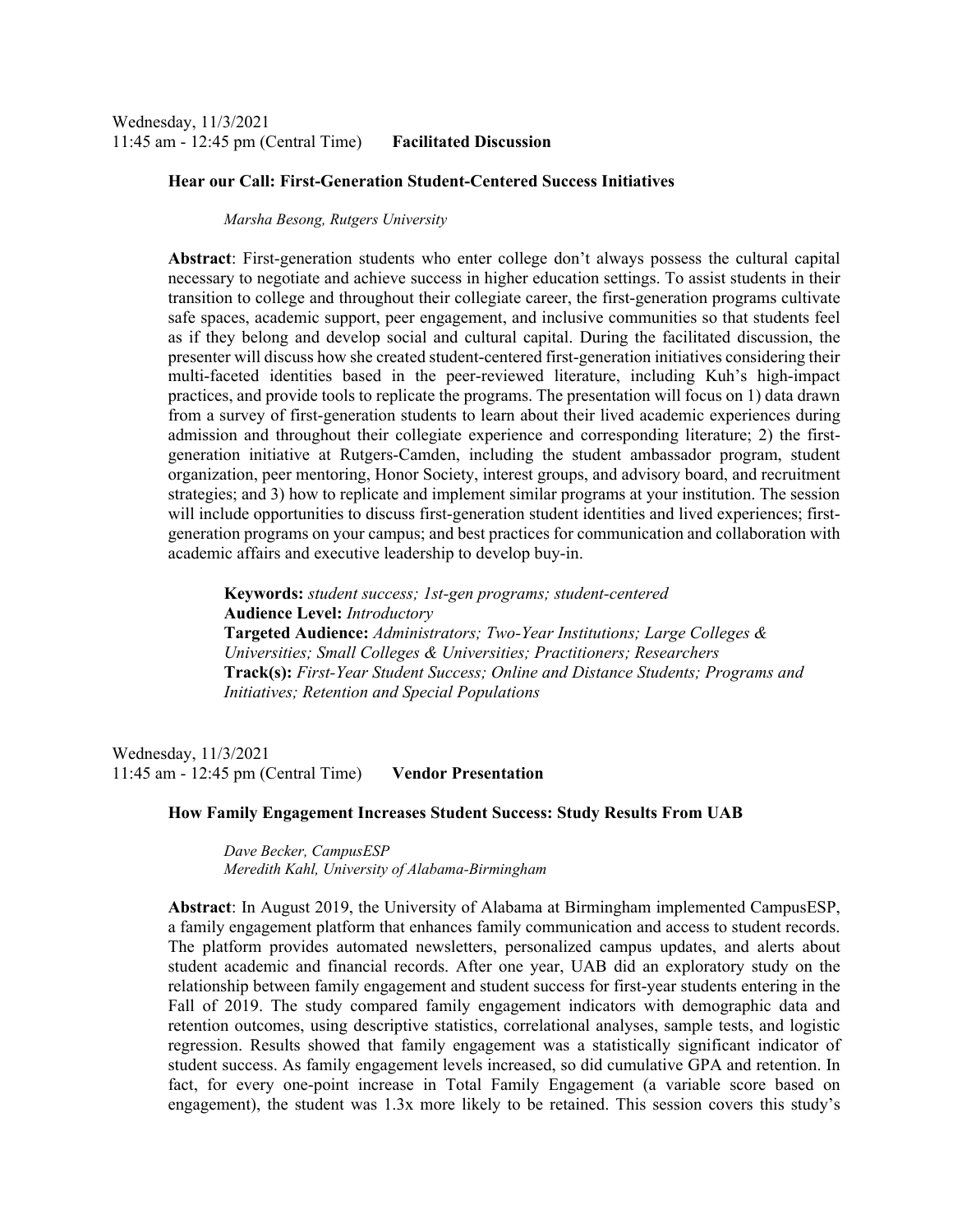outcomes and insights in more detail. It also highlights how institutions can leverage data such as family email open rate and click rate as predictors of student likelihood to persist. Most importantly, this session shares tips on how to develop a comprehensive family engagement strategy that supports student success, based on demonstrated results at UAB.

Wednesday, 11/3/2021 11:45 am - 12:45 pm (Central Time) **Paper** 

### **Identification of At-Risk Students Using Preenrollment Data**

*Laura M. Little, Johnson College* 

**Abstract**: Graduation rates at a two-year, private, nonprofit career and technical college decreased from 73% to 61% between 2016 and 2018. To reverse this trend, a proactive approach to student support was needed to help at-risk students before they sit in their first class. The purpose of this ex post facto data study was to identify student characteristics associated with low graduation rates through cost-effective methods of statistical analysis. Student data  $(n=1,246)$  was used to detect significant relationships between 16 independent variables and graduation. Regression analysis identified six of these variables as being predictive of graduation. Of particular interest are the variables that were not found to be predictive of graduation despite previous research findings to the contrary: socioeconomic status, gender, and first-generation status. The study also revealed several gaps in data collection at the college under study which reduced the number of variables available for incorporation into the model. Recommendations for future research include investigating the generalizability of AppDays and the viability of using SAT/ACT participation as an indicator of ambition.

**Keywords:** *predictive model; student success; pre-enrollment data; at-risk students*  **Audience Level:** *Intermediate* **Targeted Audience:** *Administrators; Two-Year Institutions; Small Colleges & Universities*  **Track(s):** *Data, Technology, and Methods; Retention and Special Populations; Theoretical Models of Retention and Success*

Wednesday, 11/3/2021 1:30 - 2:30 pm (Central Time) **Paper** 

### **A Noncognitive Assessment Roadmap to College Student Success**

*Becky Bobek, ACT Jason Way, ACT Sweet San Pedro, ACT* 

**Abstract**: There is a growing focus on the use of noncognitive assessments to measure student progress and success in higher education. Research shows that noncognitive factors predict important postsecondary outcomes related to enrollment, retention, persistence, satisfaction, course grades, and graduation. In this paper, we describe these factors and their relationship with student success. The characteristics of noncognitive measures are also discussed, including common methods for measuring noncognitive factors, the importance of context when selecting or developing measures, and relevant data quality and interpretation considerations when using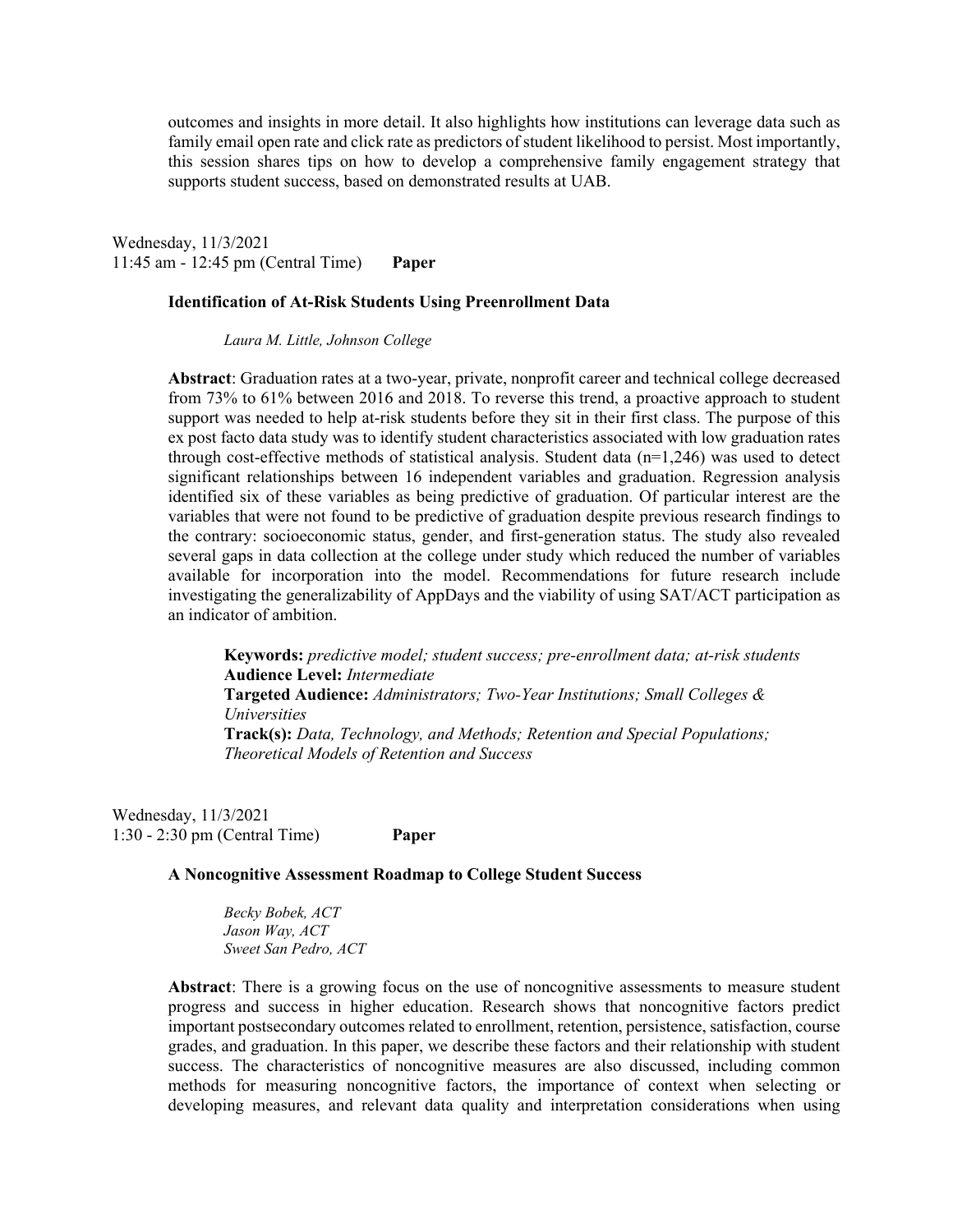noncognitive assessments. These measures can be used to support key functions in colleges and universities such as identifying at-risk students, supporting student learning, academic and career advising, and evaluating program effectiveness. As next-generation assessment in higher education advances, technology-enhanced learning and big data support the use of noncognitive information through the implementation of data mining, learning analytics, and predictive analytics methods and tools. These advancements also bring with them challenges related to the accurate interpretation of results, data quality, and data privacy.

**Keywords:** *noncognitive; assessment; student success; measures; outcomes*  **Audience Level:** *Introductory* **Targeted Audience:** *Administrators; Two-Year Institutions; Large Colleges & Universities; Small Colleges & Universities; Practitioners; Researchers; Faculty*  **Track(s):** *Beyond the First Year Retention; Data, Technology, and Methods; First-Year Student Success*

Wednesday, 11/3/2021 1:30 - 2:30 pm (Central Time) **Facilitated Discussion** 

### **Creating the Student Performance Metrics Dashboard (Advisor Assessment)**

*Jason Terry, Utah Valley University Mark Leany, Utah Valley University Wade Oliver, Utah Valley University* 

**Abstract**: Assessment can be challenging. Assessing an area that is highly qualitative, such as academic advising, can be even more challenging. Yet without accurate assessments progress is slowed, accountability is limited, and ultimately student needs are left unmet. At Utah Valley quantitative assessment of academic advising has come in the form of the Student Performance Metrics dashboard. This dashboard is a "homegrown" resource that highlights key advising performance metrics such as the percentage of students who persist to the next semester, have met their math and English requirement, enrollment by course benchmarks (<9, 12, and 15 credits), and other criteria all organized by academic advisor. In addition, this dashboard also highlights the amount, type, and average duration of contact the advisor is having with their caseload. This presentation will discuss the need for and the process of creating an advisor dashboard, the political considerations that took place, and the impact it has had on academic advising. Implementing a dashboard of this nature has not been easy, yet the results have been encouraging. Please join with us as we discuss the Student Performance Metrics Dashboard. Utah Valley University is a large  $(40,000+)$  open-enrollment public university.

**Keywords:** *advising; dashboard; assessment; retention; completion*  **Audience Level:** *Intermediate* **Targeted Audience:** *Two-Year Institutions; Large Colleges & Universities; Small Colleges & Universities*  **Track(s):** *Academic Advising; Data, Technology, and Methods*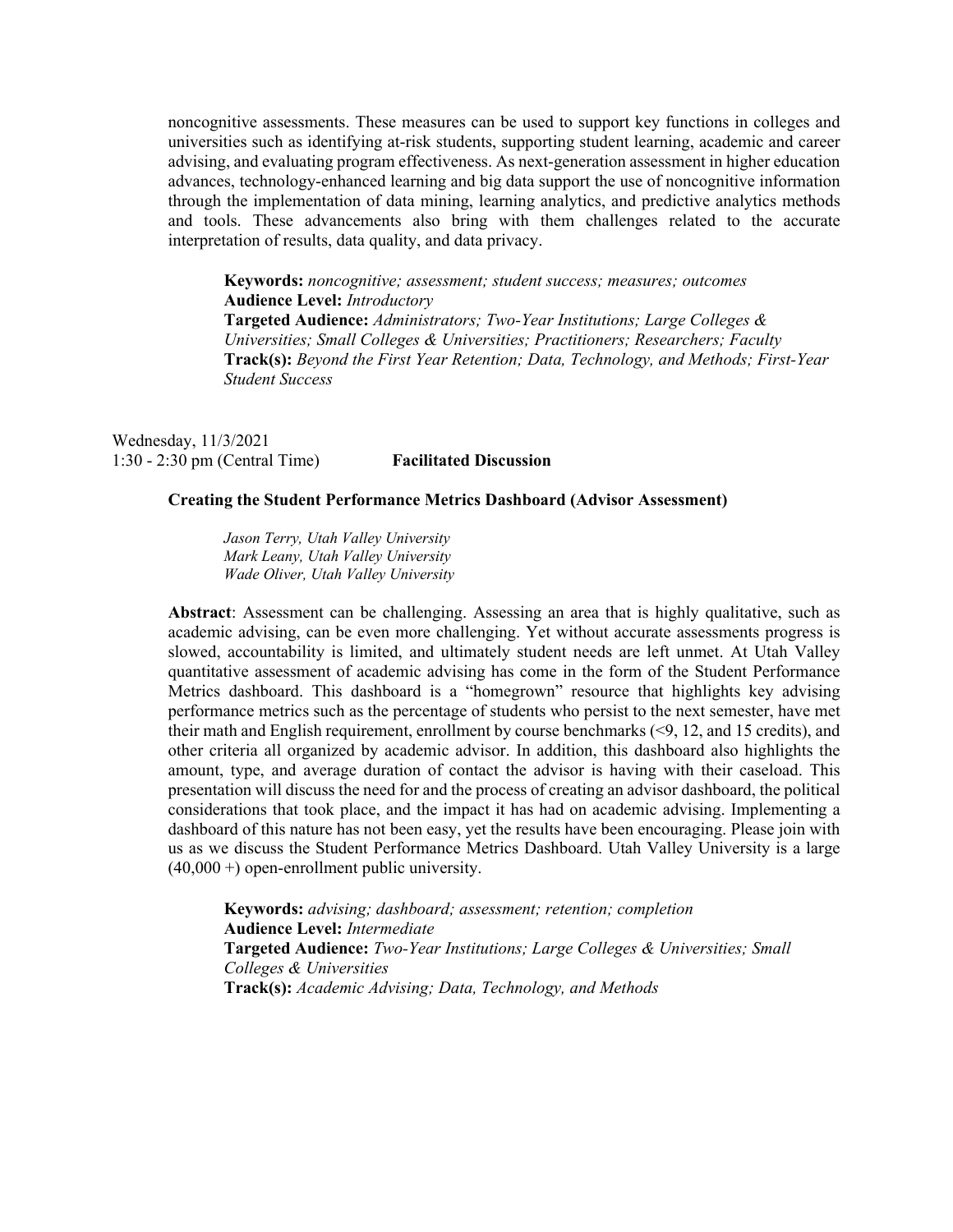Wednesday, 11/3/2021 1:30 - 2:30 pm (Central Time) **Paper** 

# **Data-Driven and Student-Centered: Strong Gains in First-Year Retention With the Introduction of a Warning Semester**

*Sarah Kyte, University of Arizona Laura Andrews, University of Arizona Jen Ludwig, University of Arizona Christine Salvesen, University of Arizona* 

**Abstract**: Seemingly neutral academic policies can have major consequences for student success. When institutional research revealed that the existing academic eligibility policy was having an outsized and negative impact on the persistence of first-generation and minoritized first-time students, The University of Arizona decided to introduce a warning semester. Rather than placing students directly onto academic probation, we sought to offer a clearer, more intentional policy and to use the warning semester as an opportunity to connect students with supports and resources to help them thrive in college. Also, by adopting principles of regression discontinuity designs which are ideally suited to observing the impact of policies featuring a cutoff—we estimated that introducing a warning semester could lift retention among first-time students by as much as two percentage points. Indeed, we observed a one percentage point gain in retention among the first cohort of students under the new policy. In this paper, we review the institutional and scholarly research motivating a revised academic eligibility policy as well as the multifaceted assessment that drew on institutional, programmatic, and qualitative data to identify how it improved the student experience.

**Keywords:** *institutional research; policy; successful initiatives; academic eligibility; probation; student retention*  **Audience Level:** *Intermediate* **Targeted Audience:** *Administrators; Large Colleges & Universities; Researchers*  **Track(s):** *Programs and Initiatives; Data, Technology, and Methods*

Wednesday, 11/3/2021 3:15 - 4:15 pm (Central Time) **Paper** 

# **Creating a Dashboard to Identify and Track At-Risk Students for Weekly Intervention and Continued Student Success**

*Hajara Mahmood, Embry-Riddle Aeronautical University Donna Ferrell, Embry-Riddle Aeronautical University Alex Hall, Embry-Riddle Aeronautical University* 

**Abstract**: In collaboration with the University's Information Technology department, a team within the College of Arts and Sciences developed a dashboard to help identify at-risk student populations using real-time data. The dashboard presented performance indicators such as current course score, course inactivity, and student details in a spreadsheet. This data was used by the college Educational Support Specialist Advisor and college faculty to perform weekly intervention in entry-level STEM courses in the Spring 2021 semester. Intervention included specific communication sent out to at-risk students to get back on track by connecting them to tutoring, evening supplemental instruction sessions, supplemental resources, and faculty office hours. To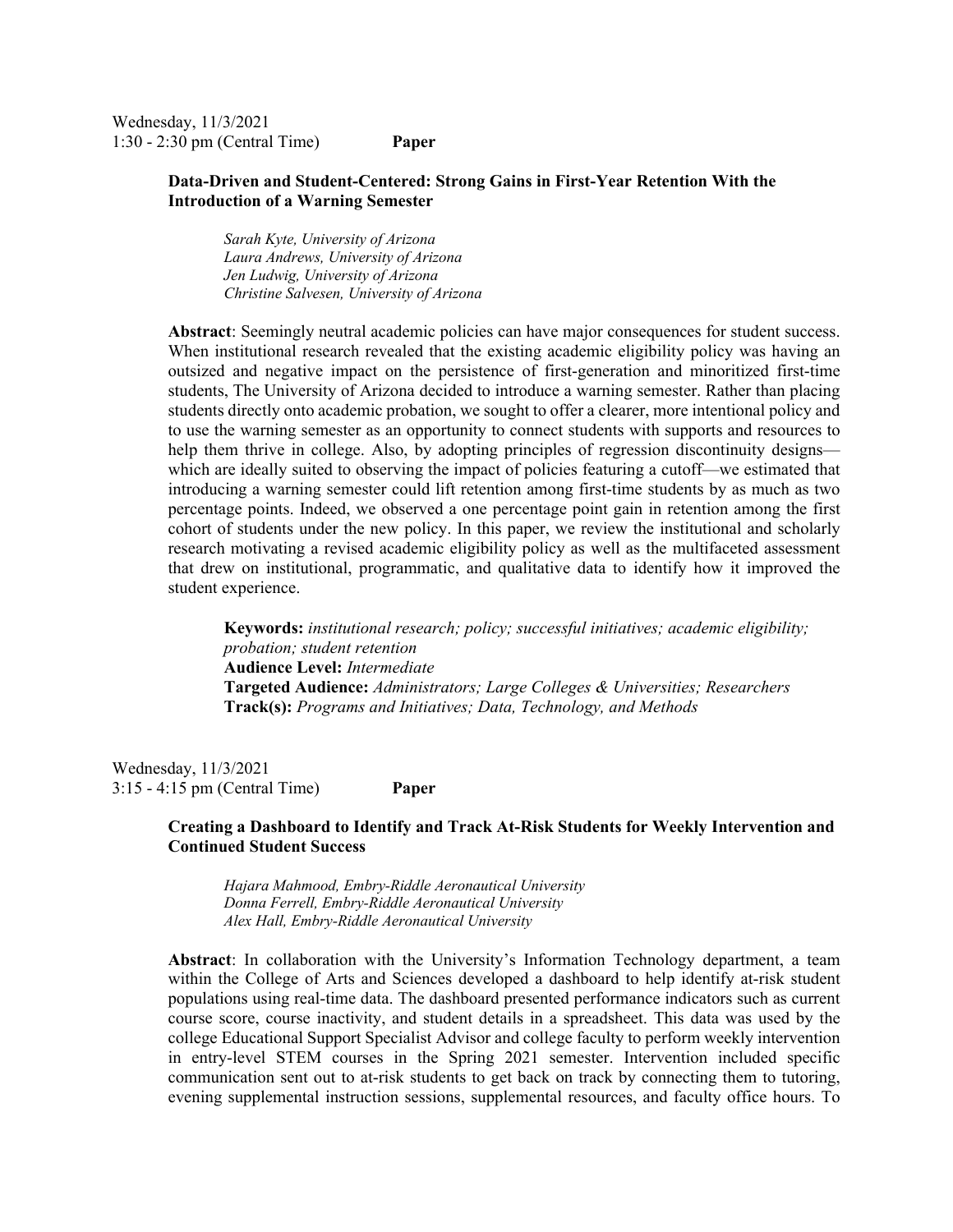assess if weekly monitoring and academic advising had a meaningful positive impact on student performance, a quasi-experiment with non-equivalent comparison groups was performed to compare the average final exam score and failure rates for an entry-level physics course for the Fall 2020 and Spring 2021 semesters. The experiment revealed that average final exam scores significantly improved (15.82,  $p < 0.05$ ) in the Spring 2021 term (63.15  $\pm$  27.81, n=425) when compared to the Fall 2020 term (47.33  $\pm$  30.57, n=132) and the proportion of students receiving failing grades was reduced from 0.46 to 0.16.

**Keywords:** *dashboard; weekly intervention; student success*  **Audience Level:** *Introductory* **Targeted Audience:** *Administrators; Large Colleges & Universities; Small Colleges & Universities; Practitioners; Researchers; Faculty*  **Track(s):** *Data, Technology, and Methods*

Wednesday, 11/3/2021 3:15 - 4:15 pm (Central Time) **Facilitated Discussion** 

### **Exploring Empathy and Student Retention: A Review of the Literature**

*Laura McCormick, Walden University* 

**Abstract**: A review of the literature on empathy and higher education indicates that empathy in the instructor-student relationship influences student retention. With many brick-and-mortar universities moving to online courses in response to the COVID-19 pandemic, it became necessary for faculty to quickly learn how to navigate the online classroom and effectively respond to student stress and anxiety. According to the literature, when students feel heard and understood by their instructors, they experience lower levels of stress and anxiety and increased resilience as it relates to persistence in online education. Cognitive empathy, or the ability to view a problem from the student's perspective, appears to be particularly important for addressing student concerns while maintaining academic standards and professionalism. The purpose of this discussion will be to provide an opportunity for faculty from both online and brick-and-mortar universities to explore the influence of empathy in the instructor-student relationship on student retention and to generate ideas for how to use empathy with the intent of creating positive learning experiences that lead to student success.

**Keywords:** *empathy; instructor-student relationship; resiliency; retention*  **Audience Level:** *Introductory* **Targeted Audience:** *Faculty*  **Track(s):** *Online and Distance Students; Faculty:Teaching Excellence, Learning Engagement and Retention*

Wednesday, 11/3/2021 3:15 - 4:15 pm (Central Time) **Paper** 

### **Fostering Institutional Change in Advising in Support of Student Retention**

*Kristen Nakamura Wallitsch, Bellarmine University James D. Breslin, Bellarmine University Lory L. King, Bellarmine University*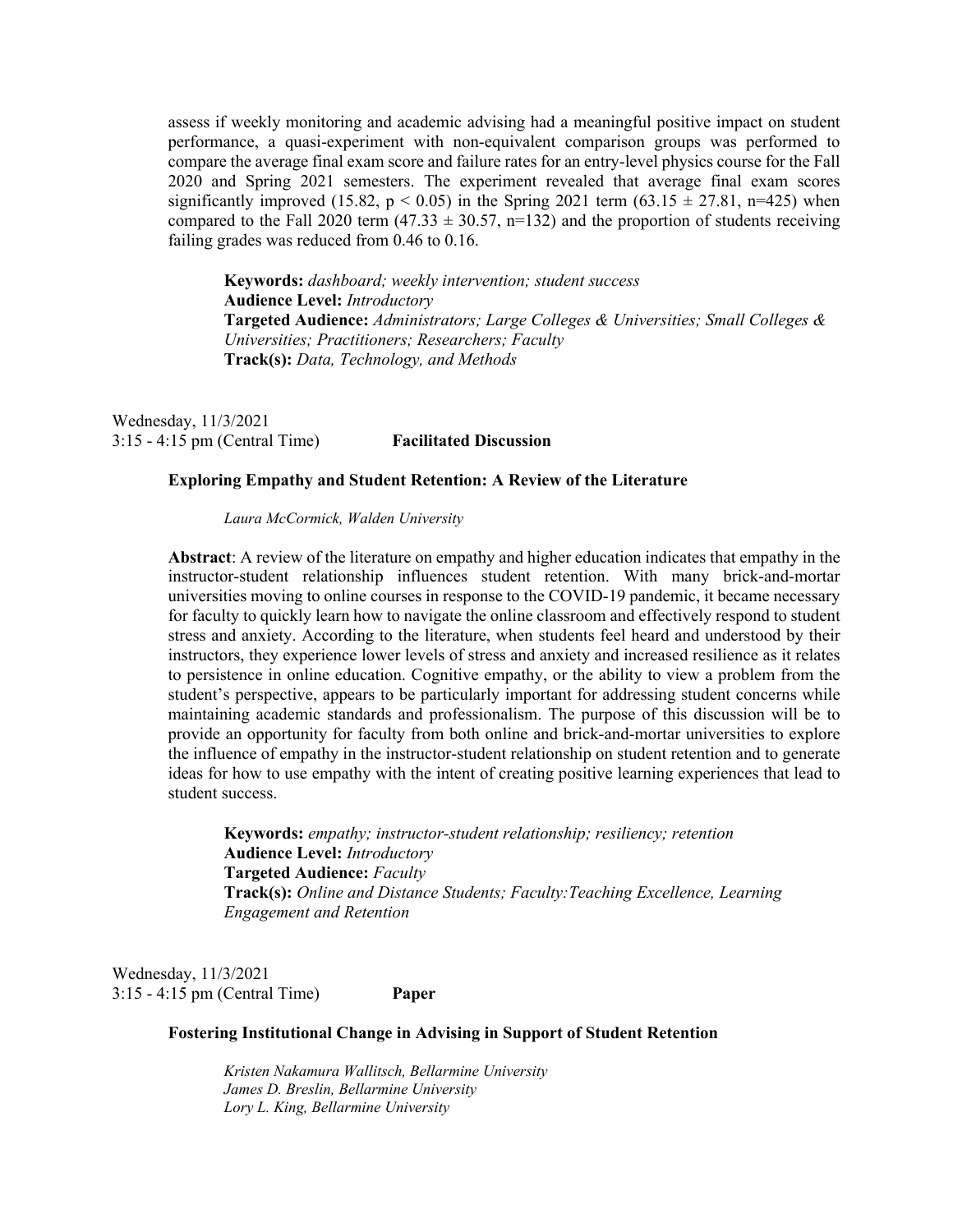**Abstract**: Our institutional data was clear: academic advising was poorly understood, its reputation was lacking, and there was no clear impact on student retention. This paper presents the evolution of an advising model at a four-year, private, liberal arts institution from inception to maturity. In the new advising structure, all first-year students and many second-year students were assigned to a professional academic advisor. Students experience a proactive, holistic, and learner-centered approach aligned with the university mission and the strategic goal to create a transformative experience for all students. Once the model was established and ties to retention and persistence were evident in the data and assessment, we continued to advance the model through continual improvement and expanding opportunities. We provided a mandatory training and development program for all professional advisors and extended training opportunities to faculty advisors. Our goal was to create a culture of academic advising that empowers students to take ownership of their educational experiences and persist to graduation. In this paper, we will share our experiences, discuss how we overcame challenges, and share the evidence we used to demonstrate success, which goes beyond satisfaction to illustrating the impact and value of academic advising.

**Keywords:** *student success; academic advising; retention; assessment*  **Audience Level:** *Intermediate* **Targeted Audience:** *Small Colleges & Universities*  **Track(s):** *Academic Advising*

Wednesday, 11/3/2021 3:15 - 4:15 pm (Central Time) **Vendor Presentation** 

# **Remove Barriers & Improve Student Outcomes with Engaging Student Support at Scale**

*Jason Smith, Blackboard Lisa Hansen, Blackboard* 

**Abstract**: A recent study of a diverse student population revealed students' mixed perspectives regarding support provided by their institutions throughout the pandemic and how that might impact their ability to persist. Student support has become increasingly important for students, with 65% indicating that support services are more important to them now than before the pandemic. But what happens when students can't access the resources they need to overcome obstacles on their learning journey? With nearly 80% of at-risk students believing their institution might be able to offer the support they need to get back on track and persist, retention leaders should examine strategies for virtual support, retention outreach, and inbound engagement. This session will review complementary strategies in managing student support at scale to positively impact student retention and investigate how institutions have successfully implemented these strategies. Session takeaways include uncover student perceptions of support services provided by their institutions and identify the gaps in support services that have emerged during the pandemic; learn ways to identify and respond to at-risk students with actionable takeaways through example outreach strategies and campaigns; and identify key opportunities for institutions to positively impact student engagement and retention through a personalized, proactive student support strategy.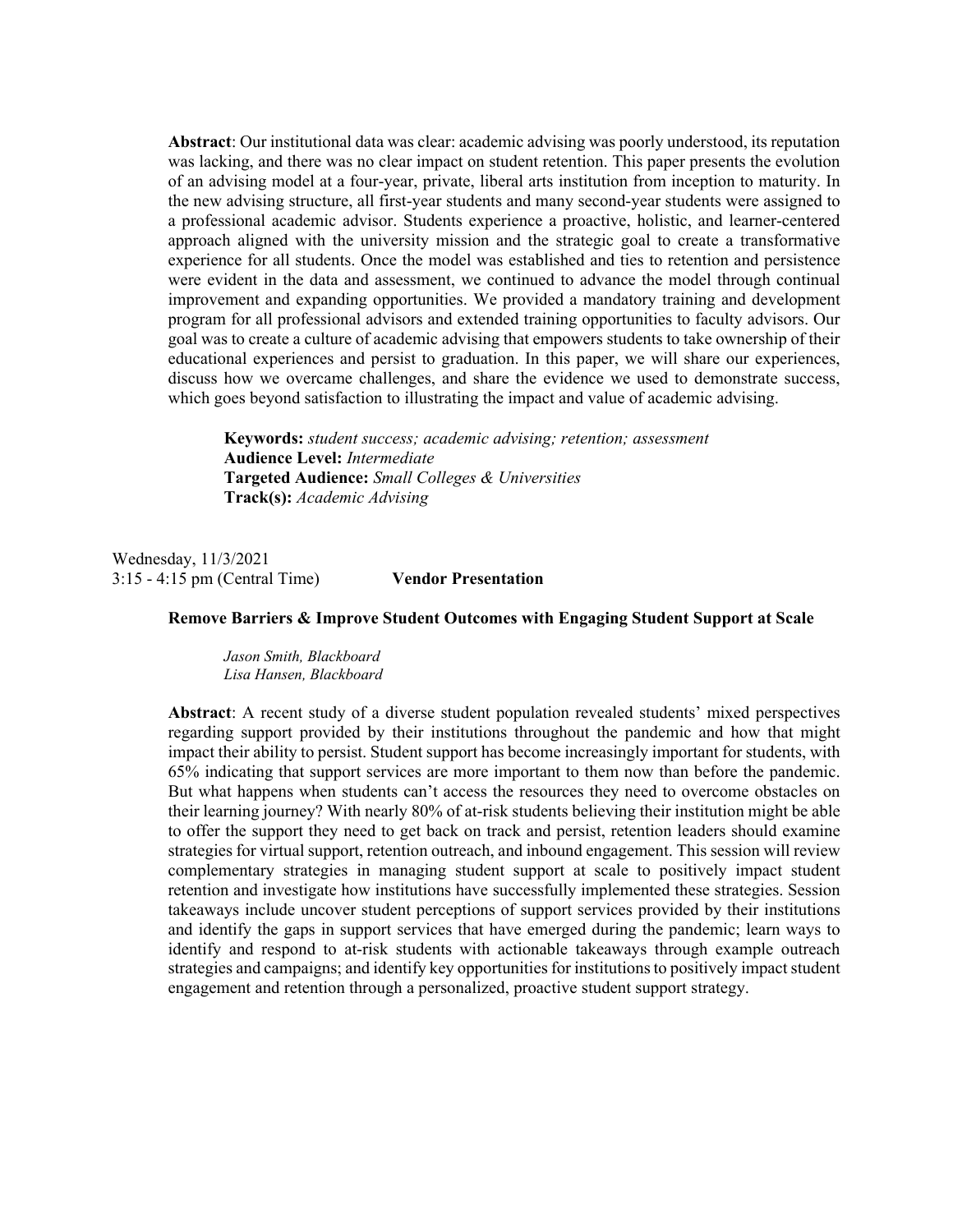Thursday, 11/4/2021 10:00 am - 4:15 pm (Central Time) **Poster** 

#### **A Learning Strategy Seminar's Impact on Academic Performance and Persistence**

*Christie Soltys, Quinnipiac University Quinton Swan, Quinnipiac University* 

**Abstract**: The learning objectives of this one-credit Learning Strategy Seminar course aim to help students become self-regulated learners by discussing evidence-based learning strategies that aid in metacognitive awareness and self-efficacy. To measure these outcomes, a pre- and post-survey was distributed to students in the course, students participated in weekly intentional reflections designed to show growth, and students' GPAs were collected. The quantitative and qualitative data collected over the course of multiple semesters was analyzed in an effort to explore the impact of the course on student academic performance (GPA) and overall success at the university (persistence). The analysis will also explore if students who self-selected into the course achieved the same outcomes as those who were placed into the course by advisors as a remedial fix.

**Keywords:** *Learning Strategy Seminar; persistence; academic performance; selfefficacy; metacognition*  **Audience Level:** *Intermediate* **Targeted Audience:** *Administrators; Two-Year Institutions; Large Colleges & Universities; Small Colleges & Universities; Practitioners; Researchers; Faculty*  **Track(s):** *Beyond the First Year Retention; Data, Technology, and Methods*

Thursday, 11/4/2021 10:00 am - 4:15 pm (Central Time) **Poster** 

# **Did Our Efforts Matter?: A Quantitative Analysis Measuring the Impact of Academic Support Initiatives on Success in Introductory Biology**

*John Goepfrich, Quinnipiac University Katie Landrey, Quinnipiac University Keith Jacobsen, Quinnipiac University* 

**Abstract**: Quinnipiac University is committed to achieving and maintaining a first-year retention rate of at least 90% while continuing to offer competitive undergraduate STEM programs. The Learning Commons, in its role of providing academic support services and retention-aimed interventions, has identified introductory biology as a crucial factor in student success (measuring success?). Data suggests that performance in introductory biology coursework (a 2-part sequence) directly correlates to academic performance in future coursework, which is vital to student success. Data also suggests that performance and achievement (specifically, final grades) correlate to firstyear student retention. The Learning Commons staff will be utilizing quantitative data to identify the potential impact of pre-enrollment data, curricular changes, and academic support initiatives on student performance in introductory biology. The results of this quantitative study are expected to lead to further instances of retention-focused research and the impact of academic support initiatives. This research will help The Learning Commons move from measuring inputs to measuring the outcomes of their efforts.

**Keywords:** *STEM; academic support; retention*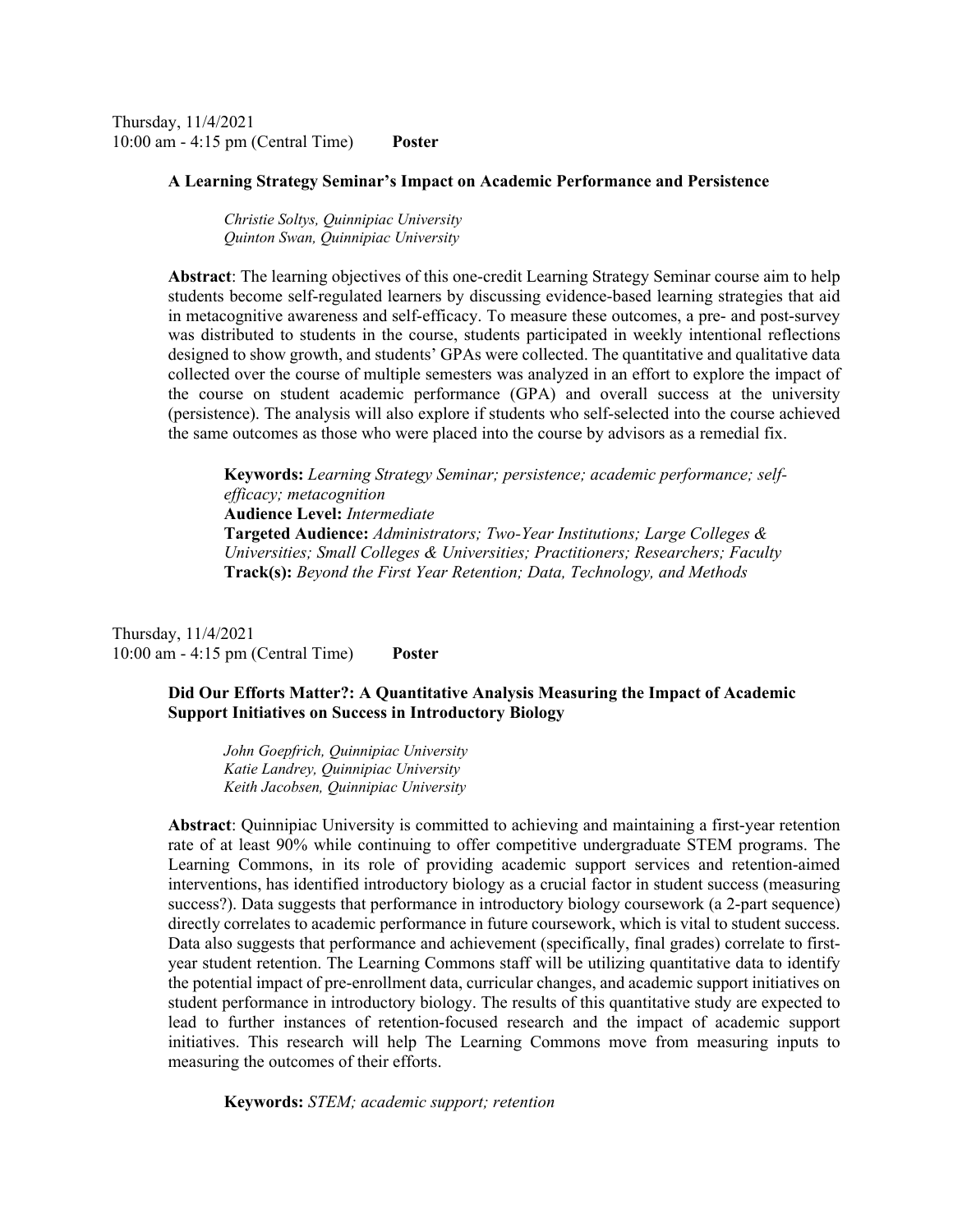**Audience Level:** *Introductory* **Targeted Audience:** *Administrators; Practitioners*  **Track(s):** *First-Year Student Success; Retention and Special Populations*

Thursday, 11/4/2021 10:00 am - 4:15 pm (Central Time) **Poster** 

# **Engineering Majors: Predicting First-Year Retention Utilizing Supervised Machine Learning Models**

*Roseline Telfort, Louisiana State University* 

**Abstract**: Low student enrollment and degree attainment and high attrition rates are major challenges in STEM education. The persistence and completion of science, technology, engineering, and math (STEM) students is of pressing concern in higher education. More than 50% of freshmen entering college as a STEM major either switched to a non-STEM major or dropped out of college (Chen, 2013). Colleges and universities have a constant pressure on improving student retention. One of the biggest challenges that higher education faces today is predicting the paths of students. Machine learning techniques in recent years have been applied to analyze student data to improve information processing through data mining. Data mining is a tool that universities can use to predict with high accuracy which students will return yearly and graduate. This study will present the application of several predictive analytic tools: logistic regression, classification  $\&$ regression tree (C&RT), and random forest to predict and classify with high accuracy first-year retention of students who major in Engineering fields. Determining factors that influence first-year retention of students who major in Engineering provide important opportunities for better planning and development of retention strategies.

**Keywords:** *retention; engineering; STEM; predictive analytics; machine learning*  **Audience Level:** *Introductory* **Targeted Audience:** *Administrators; Large Colleges & Universities; Practitioners; Researchers*  **Track(s):** *First-Year Student Success; Retention and Special Populations*

Thursday, 11/4/2021 10:00 am - 4:15 pm (Central Time) **Poster** 

# **How are Student's Doing? Let's Ask Them: A Model for Self Assessment of Student Success and Support Needs**

*Tabetha Adkins, West Chester University of Pennsylvania Cheryl Neale-McFall, West Chester University of Pennsylvania* 

**Abstract**: Institutions committed to student success often monitor students' academic progress through programs like Early Alert, midterm grades, and observing network access and software utilization data. During the pandemic, student success professionals at our institution wondered how students themselves felt about their academic performance and overall experience: How were there classes going? What resources or information did they need? The result of these questions was a pilot survey deployed to undergraduates in Fall 2020 designed to prompt reflection on their academic performance, provide just-in-time information about resources that can support overall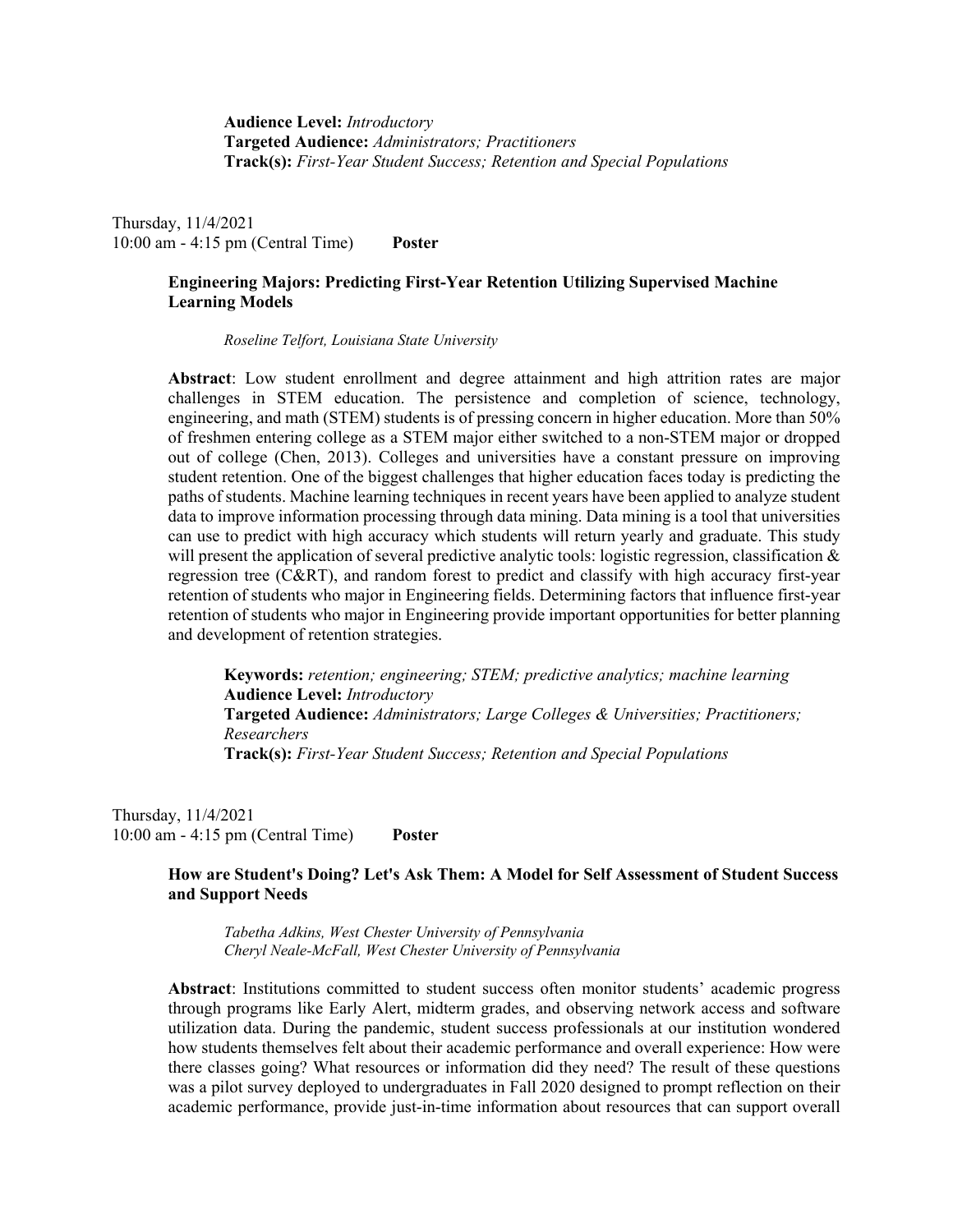student success, and offer students the ability to request a personalized outreach based on their individual needs. Based on what was learned from that pilot, we changed the deployment strategy, revised the questions based on student feedback to include general well-being questions, and deployed the survey again in Spring 2021 when 79.2% of our undergraduate students responded. This poster will share best practices for obtaining responses from students—a challenge, as any higher education professional knows—and will demonstrate what we learned from students, what the data showed about student experience, and how we plan to utilize this practice in future semesters.

**Keywords:** *student success; survey instrument; early alert*  **Audience Level:** *Introductory* **Targeted Audience:** *Administrators; Two-Year Institutions; Large Colleges & Universities; Small Colleges & Universities; Practitioners; Researchers; Faculty; Student Success Professionals*  **Track(s):** *Data, Technology, and Methods* 

Thursday, 11/4/2021 10:00 am - 4:15 pm (Central Time) **Poster** 

# **Implementation and Assessment of Two Strategic Outreach Campaigns on a Diverse Campus: Implications for Retention and Student Success**

*Brandy Smith, University of Nevada, Las Vegas Rebecca Smith, University of Nevada, Las Vegas* 

**Abstract**: In fall of 2020, in the midst of the COVID-19 pandemic where a majority of courses were delivered virtually and campus-wide cost efficiencies were well underway, two cost effective strategic outreach campaigns were initiated. The purpose of the first program, a direct call campaign, was to ensure students were aware of online Learning Support resources (e.g., Tutoring, Supplemental Instruction, and Coaching) and increase retention by increasing resource utilization. The second initiative, using a customer service perspective, aimed to increase direct communication with students from peers, ensuring questions were being answered and students felt engaged with the "remote" campus. The first initiative was supported by existing research in that outreach or "nudging," particularly from peers, typically results in generating effective student engagement (Castleman & Page, 2015) and increased usage of resources. The second initiative added elements of peer support, which has been effective in prior research (Collier, 2017; Lindsay, 2017). This poster will discuss elements of the successful implementation of both programs, descriptive data from Fall 2020 and Spring 2021, and assessments, including usage statistics, retention rates, and resulting GPAs. Strengths as well as opportunities for improvement will be identified for both initiatives, particularly utilizing a customer service lens.

**Keywords:** *retention; outreach; coronavirus impacts; nudging; peer mentors*  **Audience Level:** *Introductory* **Targeted Audience:** *Administrators; Two-Year Institutions; Large Colleges & Universities; Small Colleges & Universities*  **Track(s):** *Beyond the First Year Retention; Programs and Initiatives; Retention and Special Populations*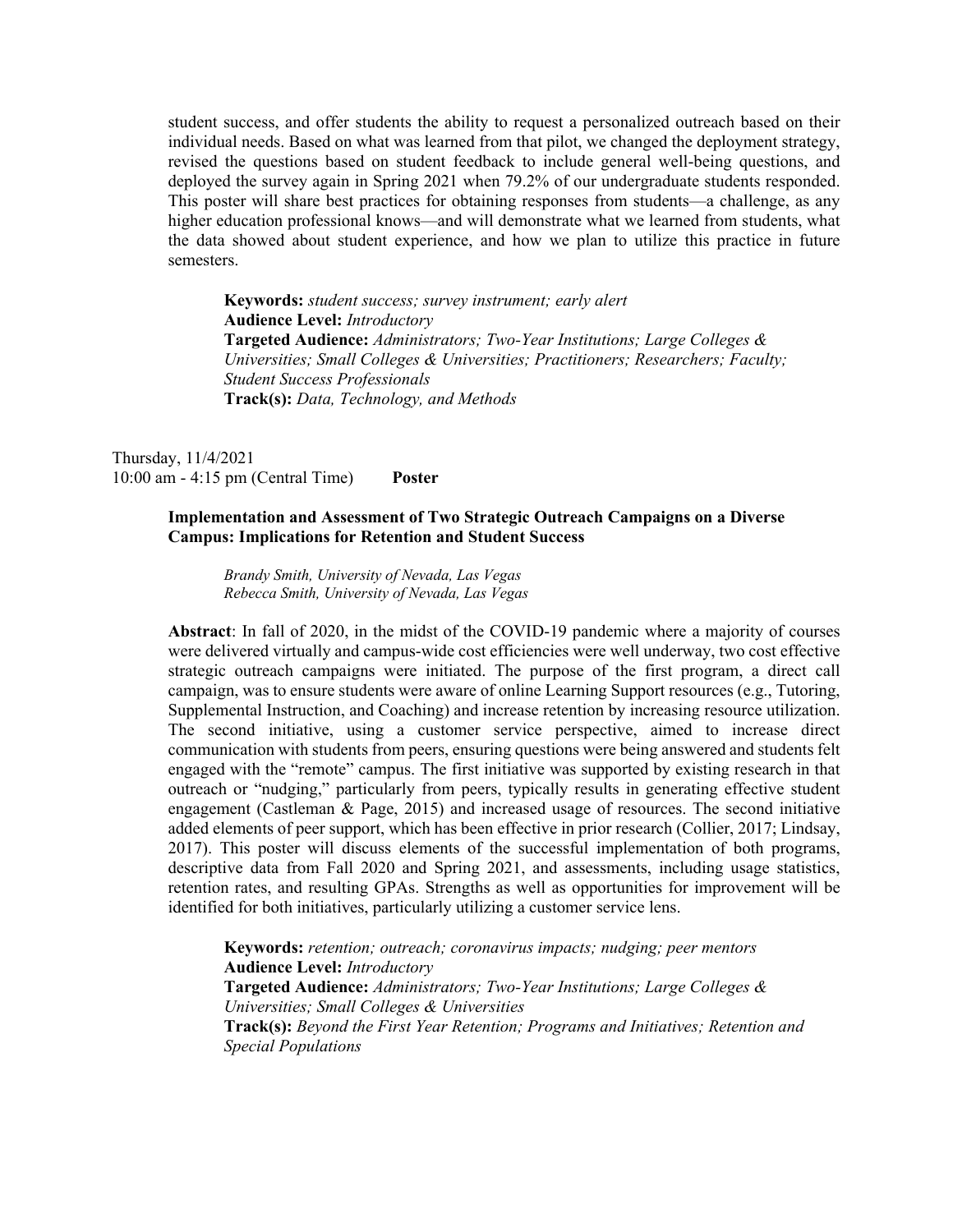Thursday, 11/4/2021 10:00 am - 4:15 pm (Central Time) **Poster** 

#### **Improving the Transfer Student Experience During COVID-19**

*Kate Doubler, University of Tampa Alexandra Yanovski-Bowers, University of Tampa Vanessa Sanchez Marquez, University of Tampa* 

**Abstract**: Recent polls offer data on how the COVID-19 pandemic is affecting college students, with many focusing on how the data both represents and elides issues faced by first-generation and/or low-income students. However, students who made the decision to transfer to a different institution during the pandemic have faced a unique confluence of circumstances in their postsecondary education. The purpose of this study is to gain a better understanding of the reasons why students at a private four-year institution transferred during the COVID-19 pandemic and how they believe the pandemic has affected their adjustment to a new campus. We conducted hour-long focus group sessions with transfer students and asked them questions about their decision to transfer, their adjustment to the academic and social dynamics of campus, and their opinions about how colleges can support transfer students during the pandemic. We used a thematic content analysis in order to identify recurring topics in the conversations. Our poster will highlight our findings from these focus groups and offer solutions to issues that can help other institutions better support and retain students who transferred during the pandemic.

**Keywords:** *transfer students; focus group study; COVID-19*  **Audience Level:** *Intermediate* **Targeted Audience:** *Administrators; Large Colleges & Universities; Small Colleges & Universities; Practitioners; Researchers*  **Track(s):** *Academic Advising; Transfers and Retention*

Thursday, 11/4/2021 10:00 am - 4:15 pm (Central Time) **Poster** 

# **We All Worry About Cheating in Remote Courses: What Can be Done About it?**

*Jesse Edwards, Florida A&M University* 

**Abstract**: My chemistry courses, all of which are remote—ranging from graduate chemistry courses through General Chemistry lectures for majors to Chemistry for Non-Science majors and their accompanying labs—are all targets for cheaters; academic honesty is a concern. How do I address it in such a wide variety of courses with different class sizes, materials being addressed, and modes of assessment being used? This work provides a preliminary review of different tactics used to insure student honesty during assessment in various chemistry courses at these various levels. The poster will present practices that help to insure academic honesty during assessment in remote large lectures and labs, and smaller graduate lecture courses. These methods include the use of Respondus Lockdown Browser and Monitoring systems, direct submission of written work and/or calculations, the use of algorithmic problem banks, and variations of problems covering the same concepts, along with varying data sets for each student in labs, handwritten exams for graduate work, presenting problems one at a time in a scrambled fashion, scrambling the answer choices, providing distractors in answer choices when possible, setting time limits on exams, and addressing the policy for cheating upfront with emphasis and in a repetitive fashion.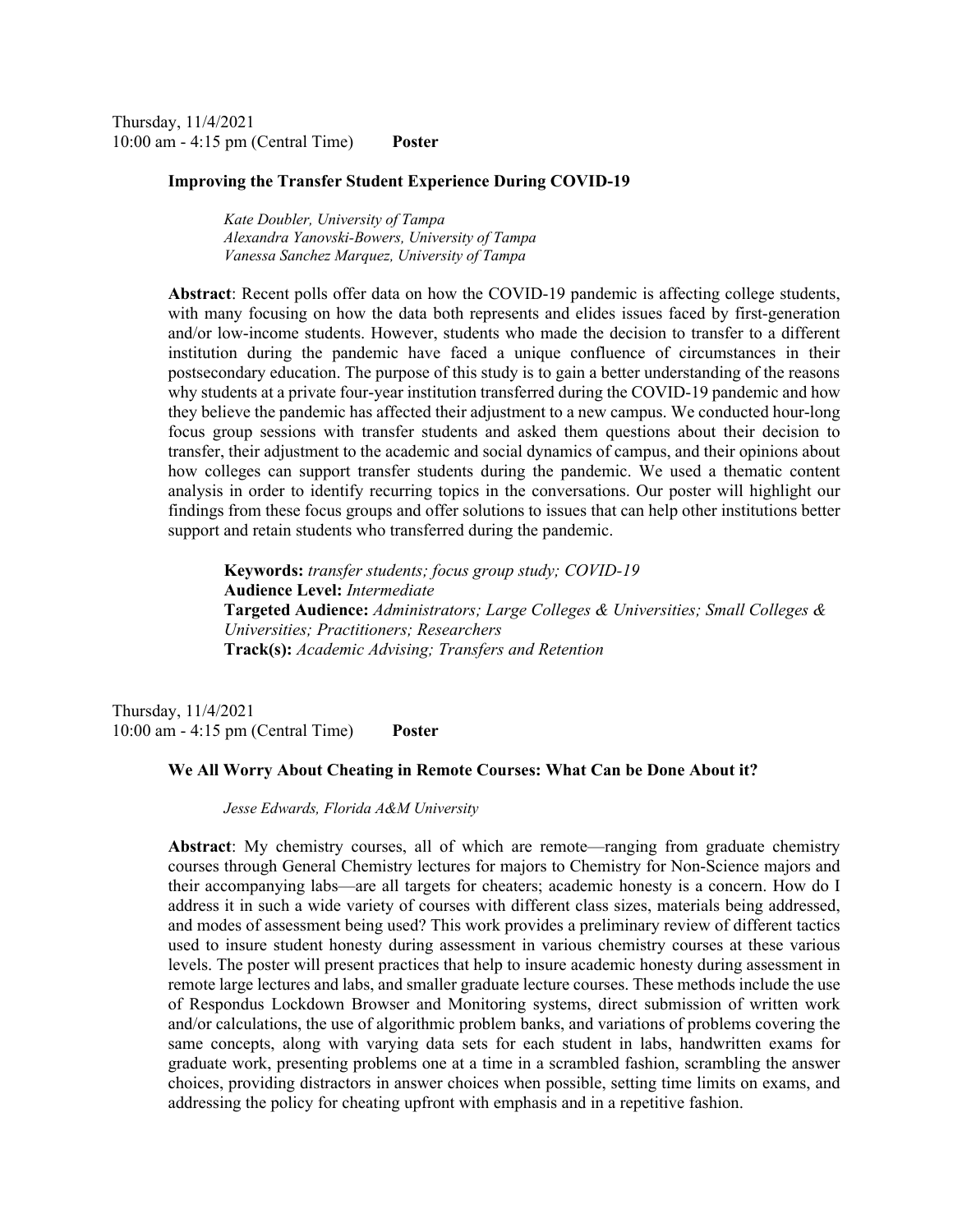**Keywords:** *cheating; remote course; Chemistry*  **Audience Level:** *Introductory* **Targeted Audience:** *Faculty, Administrators*  **Track(s):** *Online and Distance Students*

Thursday, 11/4/2021 10:00 am - 4:15 pm (Central Time) **Poster** 

# **Serving Underrepresented and Special Student Populations with New Strategies, Outreach Activities, and Service Models**

*Chun-Fang Kuo, University of Hawaii at Hilo* 

**Abstract**: Universities changed to online teaching due to COVID-19, which impacted students who access services on campus. Counseling services moved from in-person to distance counseling. Our outreach programming also encountered changes due to social distancing. The changes to the service delivery were necessary to help the students who need support, especially those indigenous, underrepresented, and marginalized student populations most impacted by COVID-19. This poster will show innovative ways we utilized different approaches and models such as phone check-in, online COVID-19 support group, relaxation packages distribution, virtual relaxation station, care packages for faculty/staff, classroom Zoom outreach, Zen Gardening, and more to serve our students before and during the pandemic. The poster will also demonstrate how the different approaches, models, programing, and activities are conducted. It will include retention and graduation statistics of the students utilizing the different services, including the increase of those indigenous, underrepresented, and marginalized students utilizing our services. Future improvements and suggestions of different strategies will be provided. Lastly, we will also explore what we have learned from the changes to services due to COVID-19 that can benefit future postpandemic services to our students.

**Keywords:** *student success; retention; service delivery; outreach programs; special populations*  **Audience Level:** *Intermediate* **Targeted Audience:** *Large Colleges & Universities; Small Colleges & Universities; Practitioners*  **Track(s):** *Online and Distance Students; Programs and Initiatives; Retention and Special Populations*

Thursday, 11/4/2021 10:00 - 11:00 am (Central Time) **Coffee Talk** 

### **How a Changing World has Impacted Faculty Views of Student Issues**

*Coryn Gonzales, Ohio State University, Newark* 

**Abstract**: In a challenging time, when the world faced a pandemic, school continued on while students faced a plethora of issues in their personal lives that impacted their ability to do well in the classroom. Students were disconnected from campus but relied on the only people they saw consistently for help, their professors. In this coffee talk, we will discuss ways faculty have been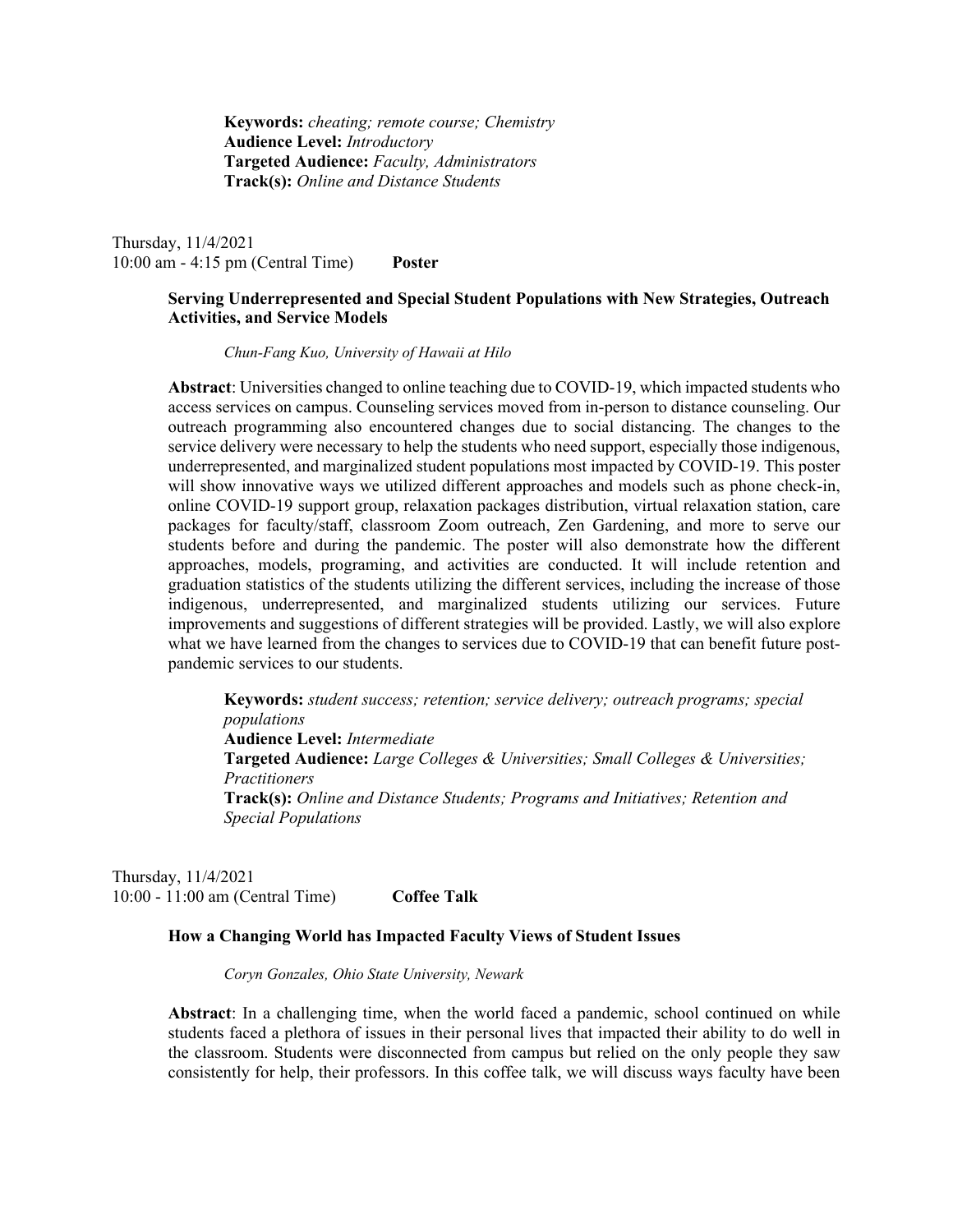involved in retention initiatives during the COVID-19 pandemic. We will also discuss strategies that will remain or be implemented after the pandemic that faculty and/or staff will be involved in.

Thursday, 11/4/2021 10:00 - 11:00 am (Central Time) **Coffee Talk** 

#### **Student Success Workshops and the Virtual Format…What's Been Working?**

*Kristen Porter, Mercy College of Ohio* 

**Abstract**: This session will offer conversation about how Student Success workshops and presentations were moved to the virtual format due to the pandemic and how it will continue. At a small, private healthcare-focused college, a program was created to focus on a student's Journey to Success throughout the entire semester. Student engagement has always been a challenge and shifting to a virtual setting allowed for more participants to easily attend. Conversation will be around what new programs colleagues have established since the pandemic began, and how and where they are going. Has there been a shift in programming back to in person? What does the future look like for engagement in Student Success programming?

Thursday, 11/4/2021 10:00 - 11:00 am (Central Time) **Coffee Talk** 

#### **Two and a Half First Years; (Re)Introducing Campus Life**

*Joanne Goldwater, St. Mary's College of Maryland* 

**Abstract**: You've heard of the TV Show, "Two and a Half Men"? Well, most institutions are dealing with Two and a Half Years of students who are getting introduced/reintroduced to important parts of community building in college. Our current First-Year students spent their last year and a half of high school learning virtually. Most of our current Second-Year students spent their entire first year of college learning virtually or in hybrid modes, and our current Third-Year students only spent one semester of their first year of learning in-person. What have been the ramifications for these students? What will be the long-term implications for these students? What are you doing to provide support to (re)introduce them to campus life and campus traditions, empower their sense of community, and build their resilience and success in and out of the classroom? Join this session and share what you've tried and let's discuss steps we can all take for the spring semester to create a strong foundation for our students and help them feel like they belong on our campuses.

Thursday, 11/4/2021 11:45 am - 12:45 pm (Central Time) **Paper** 

> **A Case Study for the Successful Development and Assessment of a University-Wide Academic Recovery Program for First-Year Students**

*Daphne Holland, Coastal Carolina University Deborah Conner, Coastal Carolina University Mary Fischer, Western Carolina University*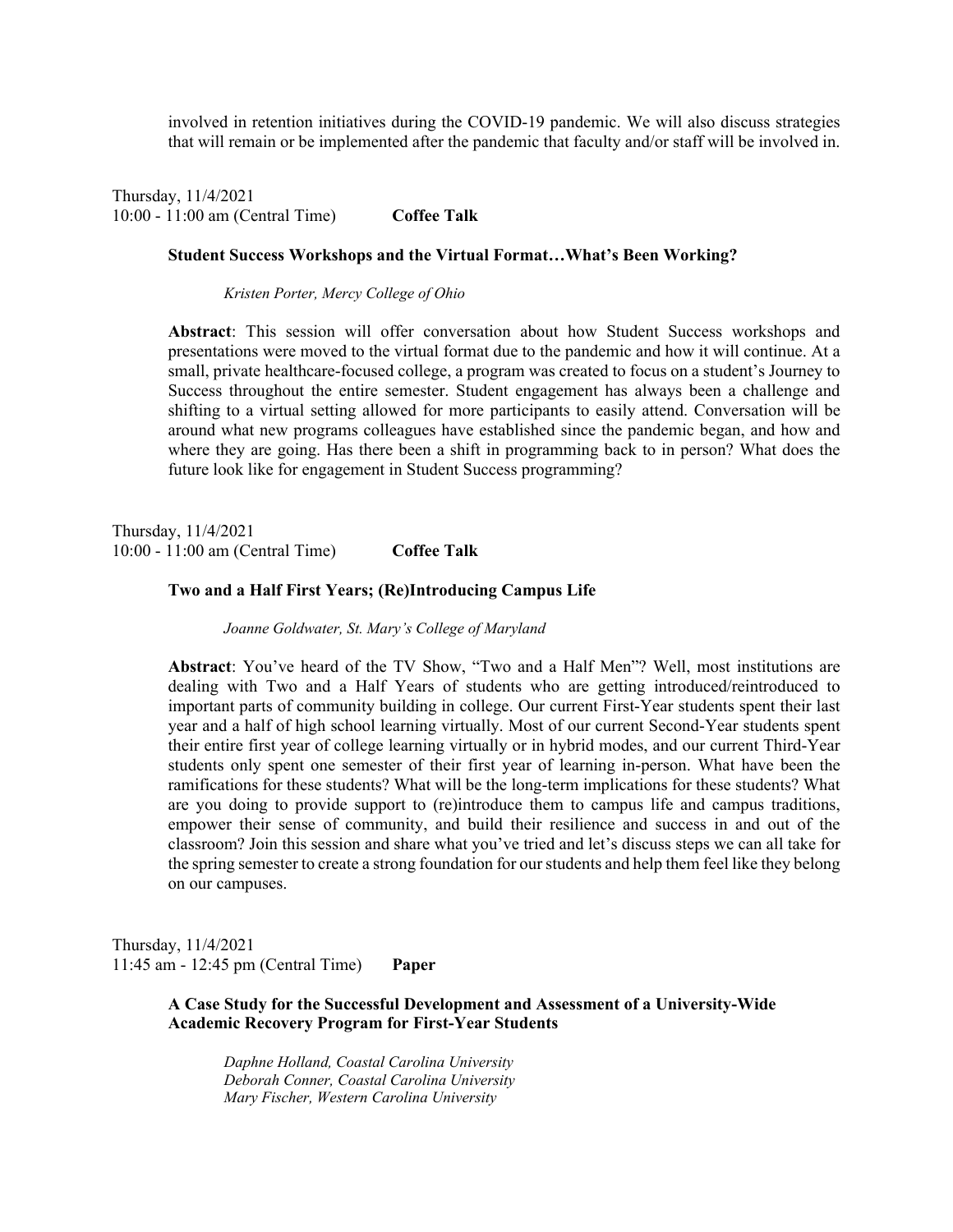**Abstract**: Coastal Carolina University was experiencing increasingly low retention rates for students after their first year. University leadership issued a call to action to address these alarming trends and increase first-year student retention. The Student Success Team, composed of student support practitioners, data analysts, faculty partners, and academic affairs leadership, undertook a data-driven, collaborative approach to identify and address underlying retention barriers. The multifaceted approach ultimately yielded successful results. An academic recovery program was implemented in Fall 2018 for students on academic probation with increasingly positive results over six semesters. Eligible students successfully completing the program in Spring 2020 were retained at 66.0% versus those who did not at 39.7%. This paper provides a roadmap to develop, implement and assess a successful university-wide academic recovery program for first-year students, including updating an outdated probation policy, creating course curriculum, developing a comprehensive academic recovery program, and creating an academic coaching department to support students reactively and proactively through meaningful intervention. This has also led to investing in predictive analysis tools to further our success.

**Keywords:** *probation; academic recovery; academic support; academic coaching; retention*  **Audience Level:** *Intermediate* **Targeted Audience:** *Administrators; Two-Year Institutions; Large Colleges & Universities; Small Colleges & Universities; Practitioners; Researchers; Faculty*  **Track(s):** *Programs and Initiatives; Retention and Special Populations*

Thursday, 11/4/2021 11:45 am - 12:45 pm (Central Time) **Facilitated Discussion** 

#### **A Little Advice: Making Data Matter**

*Catherine Nutter, Texas Tech University Joshua Barron, Texas Tech University* 

**Abstract**: Enrollment numbers, retention rates, demographic breakdowns, enrolled student credit hours, GPA trends, academic standing reports...the university generates so...much...data. For academic advising, the central question is not, "Do we have those numbers?" It is, "How do these numbers help me help my students?" Our goal with this discussion is to help the data community better understand academic advisors and advising administrators en route to better collaborations, more meaningful insights, and improved student and institutional outcomes. This session provides the opportunity to discuss useful questions to ask, key processes to know (or develop), and impactful results to be found in data sets key to the advising community. By the end of the discussion, participants will be able to 1) Identify data sources and measures meaningful in academic advising; 2) Position research questions to appreciate and engage the advising process; 3) Facilitate understanding among advising personnel about how data can enhance advising practice, individual and programmatic; and 4) Find the means to share this understanding with advisors and those who lead advising.

**Keywords:** *advising; collaboration; campus community*  **Audience Level:** *Intermediate* **Targeted Audience:** *Administrators; Two-Year Institutions; Large Colleges & Universities; Small Colleges & Universities; Practitioners*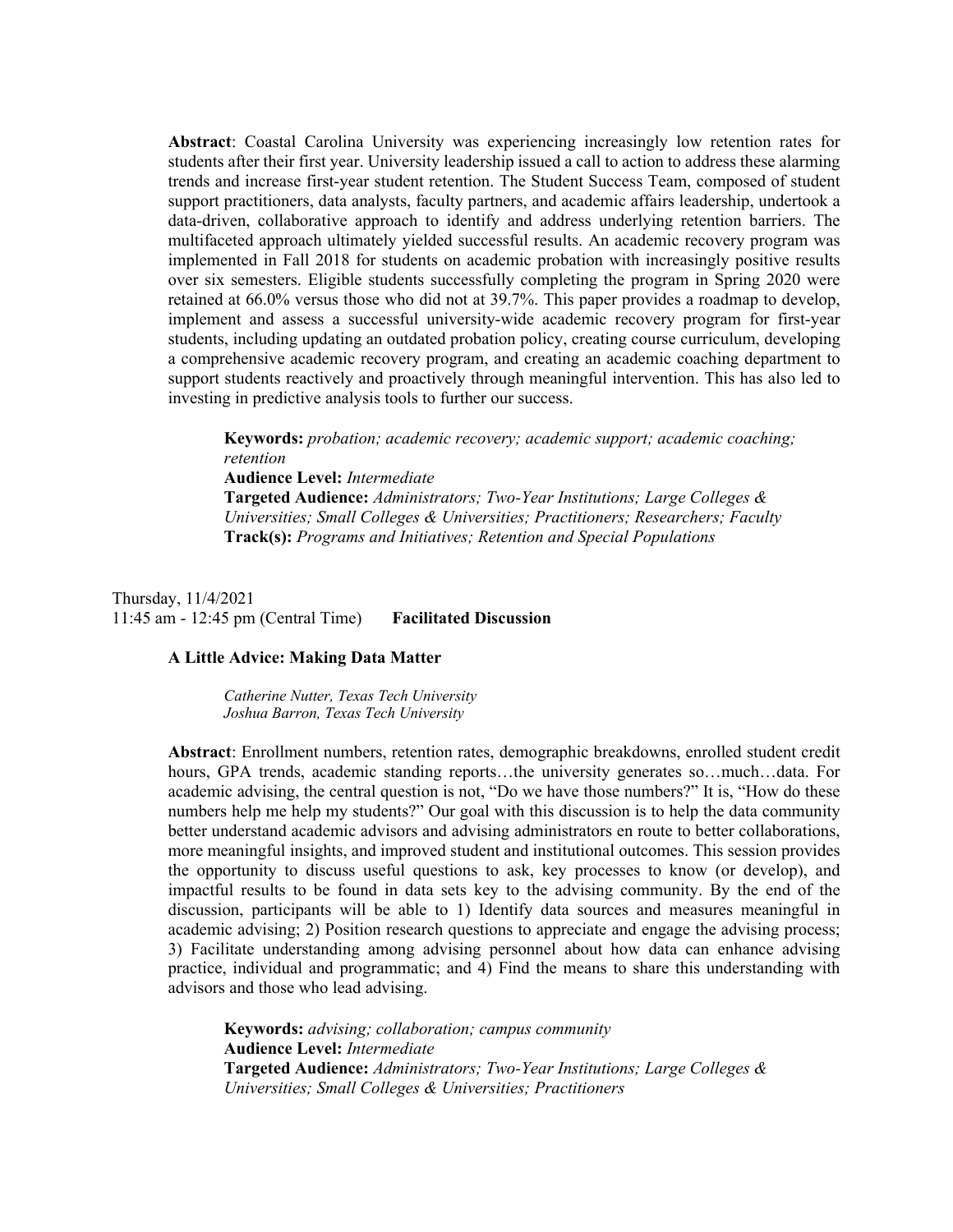**Track(s):** *Academic Advising; Data, Technology, and Methods; Programs and Initiatives; Retention and Special Populations*

Thursday, 11/4/2021 11:45 am - 12:45 pm (Central Time) **Vendor Presentation** 

### **Equity, Engagement, and Early Intervention: Equipping Student Success Advocates to Support All Learners**

*Vance Gray, City Colleges of Chicago Phoenix Harvey, Macmillan learning* 

**Abstract**: Because every student matters, every moment and engagement counts. When implemented with intentionality, instructional technology and short retention surveys can be used to support student engagement, retention, and help support your institution's equity and inclusion initiatives, in meaningful ways. Decades of research confirm that non-academic factors like students' sense of belonging, financial concerns, and engagement are critical to student retention and success. This session will demonstrate how institutional outcomes can be improved by pairing brief retention surveys that offer early alerts for better, more targeted interventions, with student response systems to engage all students in meaningful ways inside and outside of the classroom, including creating safe spaces and encouraging participation and event attendance, which can create community and foster a sense of belonging.

Thursday, 11/4/2021 1:30 - 2:30 pm (Central Time) **Paper** 

### **Trellis Progress: Providing Timely Academic Interventions During Unprecedented Times**

*Christine Salvesen, University of Arizona Jennifer Ludwig, University of Arizona Stefanie Basij, University of Arizona* 

**Abstract**: Postsecondary institutions are always looking for ways to improve student retention and success with timely academic interventions. Trellis Progress, an academic progress reporting tool, was launched in Fall 2019 at The University of Arizona, with the goal of using data to identify and positively guide individual students, providing reinforcing feedback through timely outreach. Trellis Progress allows instructors to provide feedback to one or many students enrolled in a course. Feedback that aims to create an affirming environment that fosters resilience and nurtures a growth mindset. This session will provide an overview of faculty adoption and usage of growth mindset messaging within the Trellis Progress system during COVID-19 at a public, four-year Research 1 university. Through group discussion this session will review challenges and opportunities related to faculty adoption and usage of early alert messaging and provide tangible tools for collaborative adoption of timely student feedback systems.

**Keywords:** *early alert; academic intervention; course feedback; growth mindset; retention; persistence*  **Audience Level:** *Intermediate* **Targeted Audience:** *Large Colleges & Universities*  **Track(s):** *Programs and Initiatives*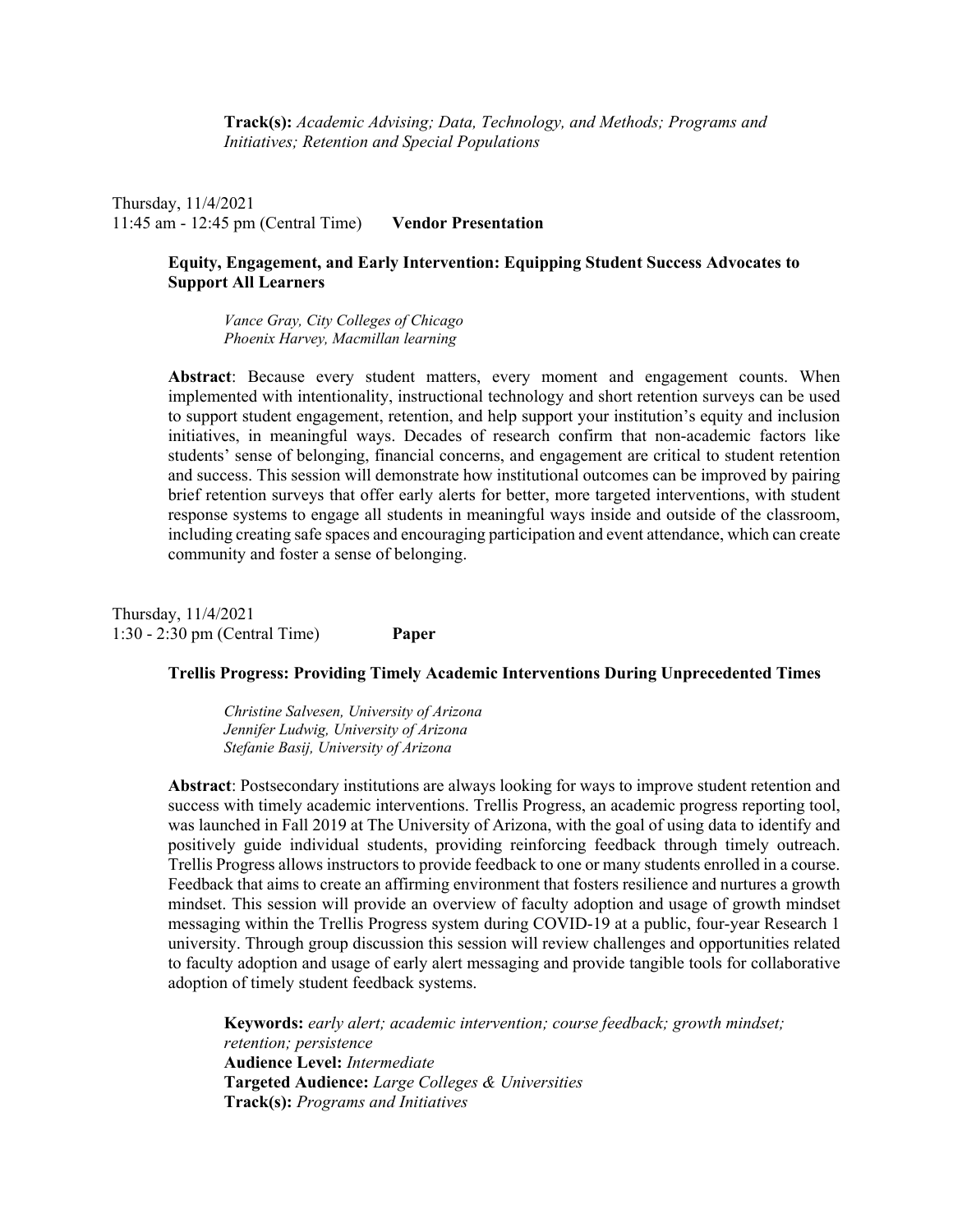Thursday, 11/4/2021 1:30 - 2:30 pm (Central Time) **Paper** 

#### **Using Risk Analytics to Develop and Support Student Success Initiatives and Interventions**

*April Fugett, Marshall University Sherri Smith, Marshall University Chris Atkins, Marshall University Kateryna Schray, Marshall University Karen McComas, Marshall University* 

**Abstract**: In 2015, we began an experiment to increase retention for a group of students identified by high school GPA as "middle-ability." This experiment resulted in a 14% retention gain for that population by Fall 2019 and in the creation and adoption of a risk analytics survey (Marshall University Student Success Forecasting Model [SSFM]) many times more predictive than high school GPA. Just as we started gathering strong evidence around our data-based interventions, COVID-19 changed the student success dialogue. After many conversations, we were able to modify the SSFM risk analytics survey and intervention strategy to create a program that allowed us to analyze risk and begin offering students customized interventions before Orientation. This paper will focus on the student success factors (cognitive, noncognitive, and behavioral) that we assess in our evaluation of incoming students in order to personalize the student experience and develop timely and appropriate success initiatives. In addition, we will focus on a variety of initiatives that utilize the SSFM including orientation (pre-matriculation), first-year seminar, peer mentors, and technology-enhanced centralized advising. Participants will learn about these initiatives and how the crucial, initial focus on experimental design of the SSFM has led to actionable, scalable, measurable, and real-time results.

**Keywords:** *retention; progression; intervention; success; risk analytics; initiatives*  **Audience Level:** *Intermediate* **Targeted Audience:** *Administrators; Large Colleges & Universities; Small Colleges & Universities; Practitioners; Researchers*  **Track(s):** *Data, Technology, and Methods; Programs and Initiatives; Theoretical Models of Retention and Success*

Thursday, 11/4/2021 1:30 - 2:30 pm (Central Time) **Facilitated Discussion** 

### **Y'all Come! Supporting First-Year Success at Open Enrollment Institutions**

*Elaine Lewis, Utah Valley University Noemy Medina, Utah Valley University* 

**Abstract**: "Education changes lives." We hear this saying frequently, but the higher education institutions who make the largest impact are those who do not turn their back on any students, regardless of academic preparation or past experiences. This facilitated discussion will explore the ways in which open enrollment institutions support first-year student success, with a specific focus on the unique challenges and benefits that this institutional mission brings.

**Keywords:** *open-enrollment; first-year; math success; growth mindset*  **Audience Level:** *Introductory*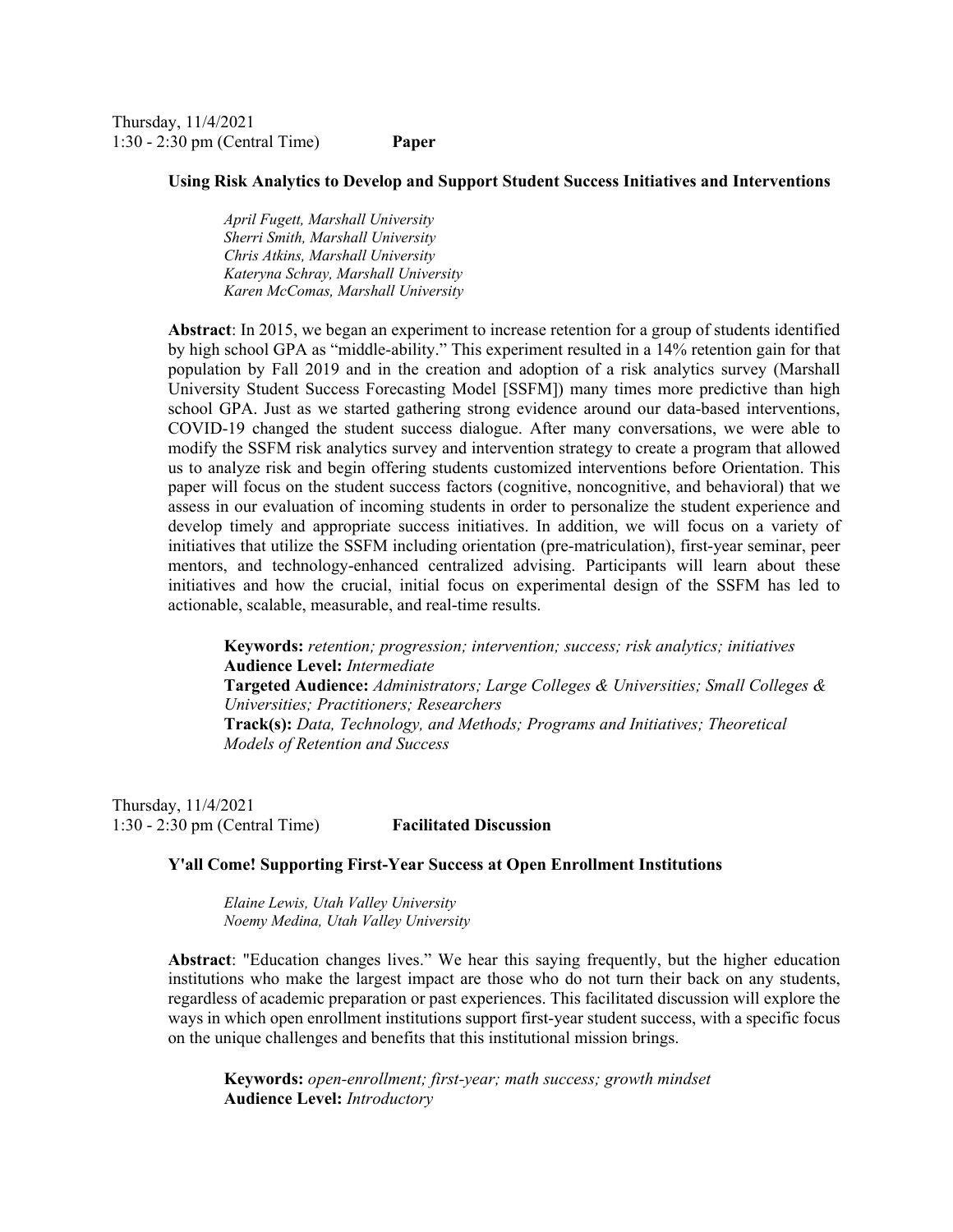**Targeted Audience:** *Two-Year Institutions; Large Colleges & Universities; Small Colleges & Universities*  **Track(s):** *Academic Advising; Faculty Engagement; First-Year Student Success; Retention and Special Populations*

Thursday, 11/4/2021 3:15 - 4:15 pm (Central Time) **Paper** 

#### **Preparing STEM Scholars for Success (PS3) Program at Florida A&M University**

*Desmond Stephens, Florida A&M University Maurice Edington, Florida A&M University Lewis Johnson, Florida A&M University Carl Moore, Florida A&M University Serena Roberts, Florida A&M University Codjo Akpovo, Florida A&M University* 

**Abstract**: Two issues that impact the retention and progression of first-year students entering STEM programs are math placement and their ability to cope with the increased rigor and workload of the college curriculum. To address these issues, Florida A&M University instituted the Preparing STEM Scholars for Success (PS3) summer program. The PS3 program is comprised of a four-week online and one-week residential component designed to improve mathematics placement of incoming CST freshmen and provide strategies to help them adjust to college-level STEM courses. For the online component, incoming STEM majors use the Assessment of Learning in Knowledge Spaces (ALEKS) platform and work with peer mentors to strengthen their mathematics background and refine their study skills before attending a one-week residential boot camp. During the boot camp, students attend STEM lectures and participate in workshops on time management, study skills, and resilience. Of the 70 freshmen who participated in PS3 in the Summer of 2019 or 2020, more than 25% tested into a mathematics course one level higher than their original placement at the start of the program. Additionally, the average Fall 2020 GPA data indicates students who participated in the Summer 2019 boot camp had GPAs 0.39 points higher than those who did not with a 92% retention rate.

**Keywords:** *Summer enrichment; mathematics placement; STEM skills development; peer mentors; bootcamp*  **Audience Level:** *Intermediate* **Targeted Audience:** *Administrators; Large Colleges & Universities; Small Colleges & Universities; Faculty*  **Track(s):** *First-Year Student Success; Programs and Initiatives*

Thursday, 11/4/2021 3:15 - 4:15 pm (Central Time) **Paper** 

> **Understanding Institutional Culture in the Creation of Sustainable Support Systems for First-Year Students**

*Tabetha Adkins, West Chester University of Pennsylvania Scott Heinerichs, West Chester University of Pennsylvania Lisa Yannick, West Chester University of Pennsylvania*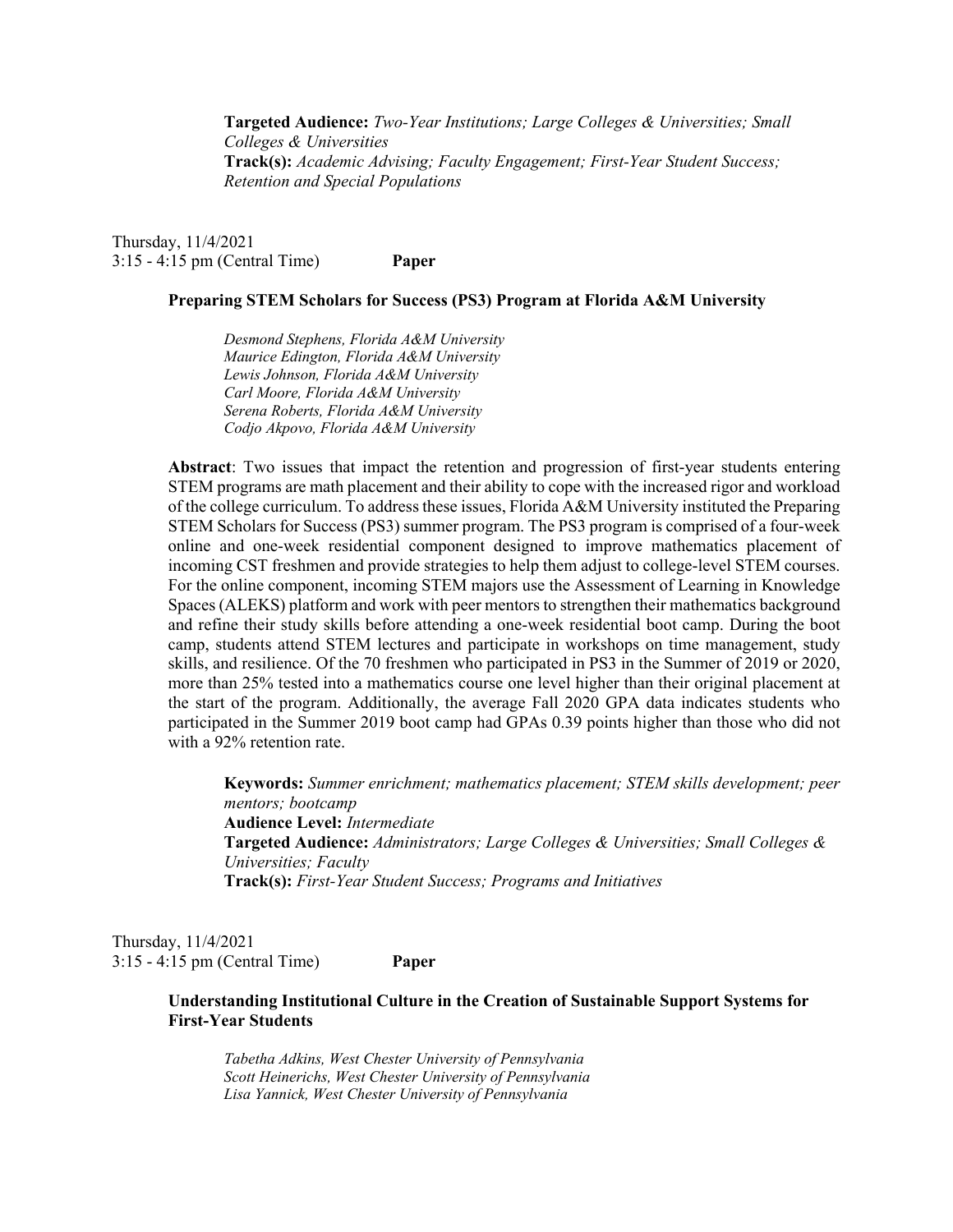**Abstract**: Institutions have an obligation to develop effective support systems that positively contribute to the educational experience and foster student success. The research is clear: institutions must focus retention efforts on not only high-risk students (GPA <2.0) but also students within the "Murky Middle" (GPA <2.0-3.0). This paper focuses on a comprehensive and affordable intervention at one institution that included entities from different divisions on campus, a day of programming we called RAMp Up. Using institutional data to inform the planning process, this day of programming between students' first fall and spring semesters targets retention of first-year students who are at risk of not returning the following year or graduating within six years. Using a multi-pronged approach, institutional partners contributed to the program on a variety of topics including career readiness, goal setting, studying and learning strategies, and funding their education. In this paper we will share the specific approach taken by the institution and three years of outcomes data.

**Keywords:** *first-year students; student success; risk assessment; affordable programming; retention*  **Audience Level:** *Intermediate* **Targeted Audience:** *Administrators; Large Colleges & Universities; Small Colleges & Universities; Practitioners; Researchers; Faculty; Student Success Professionals*  **Track(s):** *Programs and Initiatives*

Thursday, 11/4/2021 3:15 - 4:15 pm (Central Time) **Facilitated Discussion** 

# **What Beats Headphones and Starbucks Teach Us About Supporting Post-Millennial College Student Success**

*Michael Levinstein, Shippensburg University* 

**Abstract**: Starbucks built an empire through hyper-customization while Beats leveraged marketing and technology to dominate its field. What can academic advising learn from these business case studies? As technology continues to permeate and influence everyday activities and experiences, today's college students need assistance in minimizing distractions, connecting to peers and campus professionals in meaningful ways, finding purpose and joy in what they do, and practicing patience by delaying gratification. This facilitated discussion addresses how engaging advising assists students in cancelling out the noise in students' lives that negatively impacts academic success, as well as methods to provide personalized advising utilizing student engagement as a means to support students' success.

**Keywords:** *advising; student engagement; personalized advising; post-millennials; gen-z*  **Audience Level:** *Intermediate* **Targeted Audience:** *Large Colleges & Universities; Small Colleges & Universities; Practitioners; Faculty*  **Track(s):** *Academic Advising; Beyond the First Year Retention; First-Year Student Success*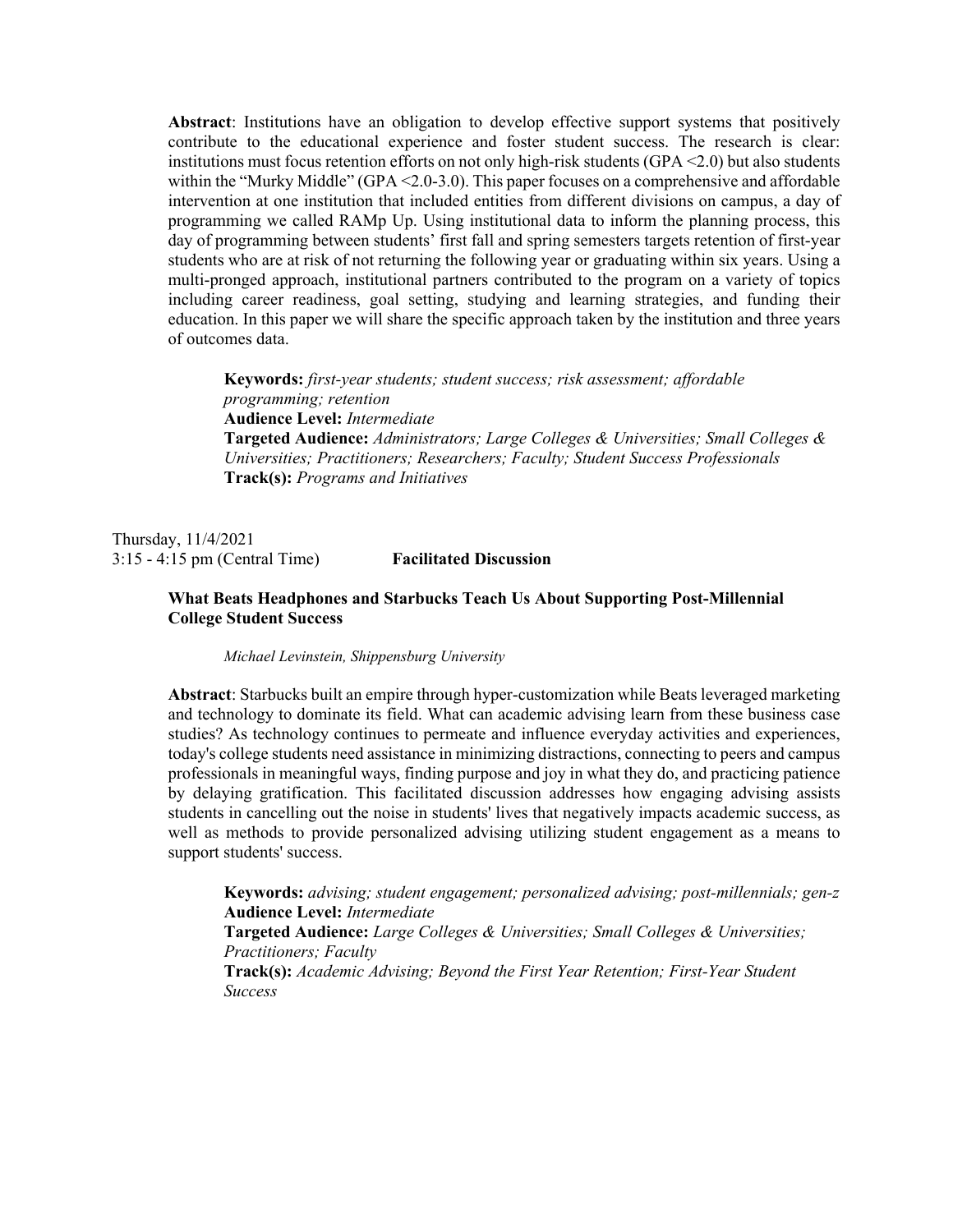Thursday, 11/4/2021 4:30 - 5:15 pm (Central Time) **Presentation** 

#### **Publishing in the CSRDE Sourcebook**

*Julie Noble, Consultant Mardy Eimers, University of Missouri Brad Patterson, Henderson State University* 

**Abstract**: Are you interested in publishing in CSRDE's *Building Bridges for Student Success: A Sourcebook for Colleges and Universities*? Come and meet Julie Noble, Editor, and Associate Editors Mardy Eimers and Brad Patterson to learn about this publication and get all of your questions answered about submitting a manuscript.

Friday, 11/5/2021 10:00 - 11:00 am (Central Time) **Tutorial** 

### **Part 1: Enhancing Learning and Persistence Using Academic Coaching**

*David Leasure, University of Maryland Global Campus* 

**Abstract**: Faculty empower a mix of students to thrive in an evolving and challenging personal and professional environment and need new skills and mindsets to excel. The three most important competency sets are facilitation, evaluation, and coaching, the last of which is not common but essential for helping students develop to their fullest capabilities. In addition to enhancing academic knowledge and skills, coaching develops key personal attributes including confidence, efficacy, growth mindset, self-improvement, and problem-solving. The University of Maryland Global Campus implemented coaching in its first-term courses and supports adjunct faculty to skillfully coach its diverse adult undergraduate and graduate students. Faculty learn the ROCK-SOLID Coaching Method through a short online course. A condensed version of this course addresses participants' discovery of where coaching fits in teaching, why it helps learning, retention, and persistence of all students, and how participants can use it to prepare welcome and impactful feedback. Participants will use the ROCK-SOLID mnemonic to remember the stages of academic coaching, apply concepts, and take-away materials so they may continue to practice at their institutions. Three contexts span most situations: developing relationships that foster coaching, coaching student assignments, and coaching personal problem-solving.

**Keywords:** *retention; coaching; academic performance; personal success competencies; implementation at-scale* 

**Audience Level:** *Introductory*

**Targeted Audience:** *Administrators; Two-Year Institutions; Large Colleges & Universities; Small Colleges & Universities; Practitioners; Faculty; Mentors; Advisors*  **Track(s):** *Academic Advising; Beyond the First Year Retention; Faculty Engagement; First-Year Student Success; Graduate Student Retention; Online and Distance Students; Programs and Initiatives*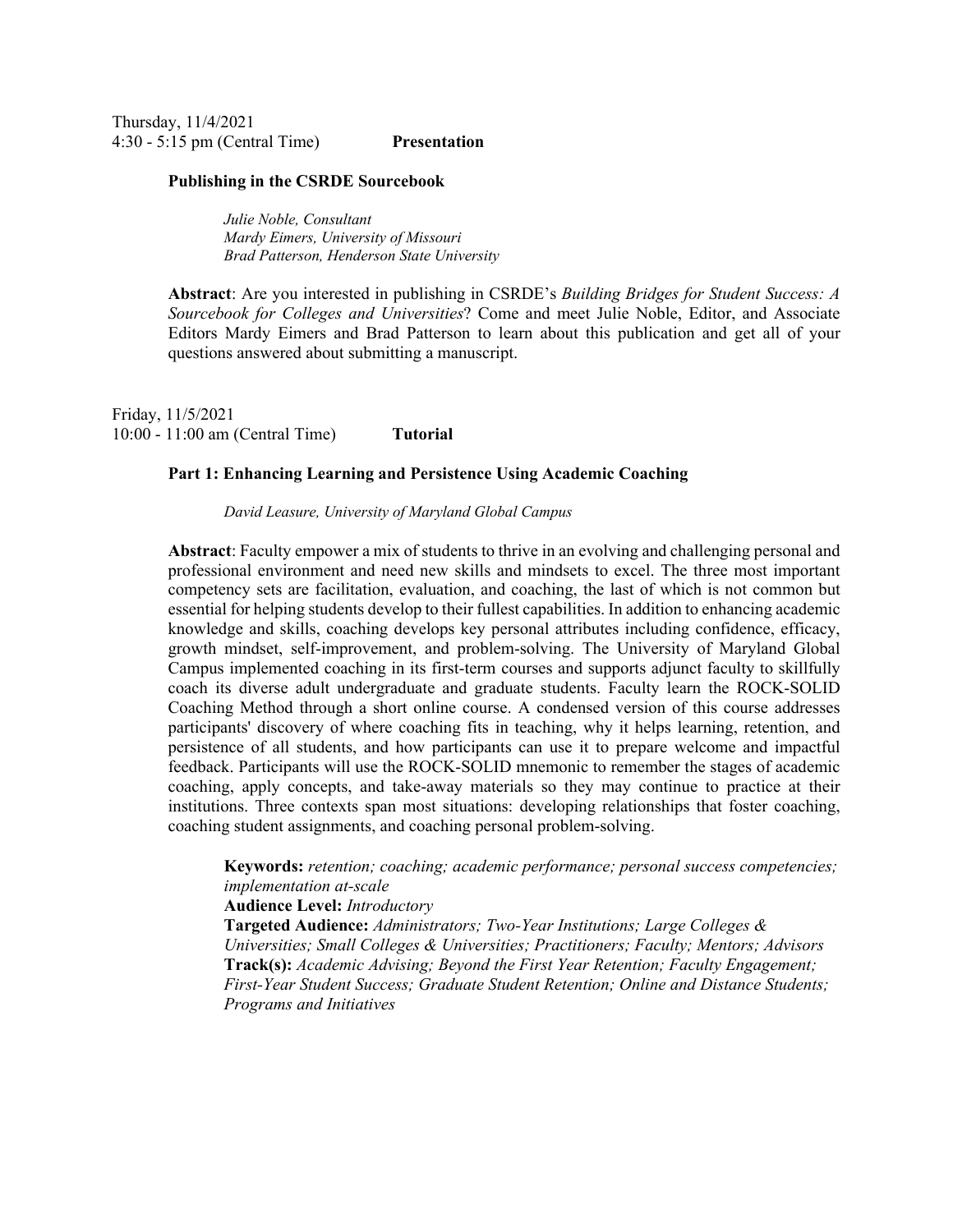Friday, 11/5/2021 10:00 - 11:00 am (Central Time) **Paper** 

#### **Undecided: A Good Decision for Retention**

*Catherine Nutter, Texas Tech University* 

**Abstract**: How does being undeclared or exploratory relate to persistence and time-to-graduation? The answer is, it seems to help. In a data review at a large research university in the southwest, two-year retention analysis suggests that students who begin college as undeclared in an exploration program before declaring a major are retained at a rate equal to or higher than the general declared student population.

**Keywords:** *academic advising; exploratory; changing majors*  **Audience Level:** *Intermediate* **Targeted Audience:** *Administrators; Two-Year Institutions; Large Colleges & Universities; Small Colleges & Universities; Practitioners*  **Track(s):** *Academic Advising; Programs and Initiatives; Retention and Special Populations*

Friday, 11/5/2021 10:00 - 11:00 am (Central Time) **Facilitated Discussion** 

#### **Zoom On!: A Virtual Show & Share of Peer Student Stories for Connection & Support**

*HelenMarie Harmon, Indiana University Northwest* 

**Abstract**: Every student—from entering, first-generation freshman to graduating, accomplished senior—has an intriguing, individual story. While each student has a unique background, there is still an undeniable connectivity among the student population that unites them with one another. It's from this bond that students experience a stronger sense of belonging—to their peers, campus, and academic pursuits. When students share their stories, there's an abundance of peer support for success—especially needed during this current, unchartered pandemic. Online platforms allowed the use of virtual technologies, further encouraging adaptability and creativity for the show and share. During this session, participants will view samples of student stories and discuss the relationships and purposes presented among the submissions. Additionally, we will create a welcoming environment to create a live, open dialogue and display of personal storytelling among session attendees to find our connections and offer collegial support. The session plans to be interactive, with ideas that attendees can use with their students in a similar manner.

**Keywords:** *student success; first-year; retention; mentoring; interactive; belonging*  **Audience Level:** *Introductory* **Targeted Audience:** *Two-Year Institutions; Small Colleges & Universities; Faculty*  **Track(s):** *Beyond the First Year Retention; First-Year Student Success; Online and Distance Students; Retention and Special Populations*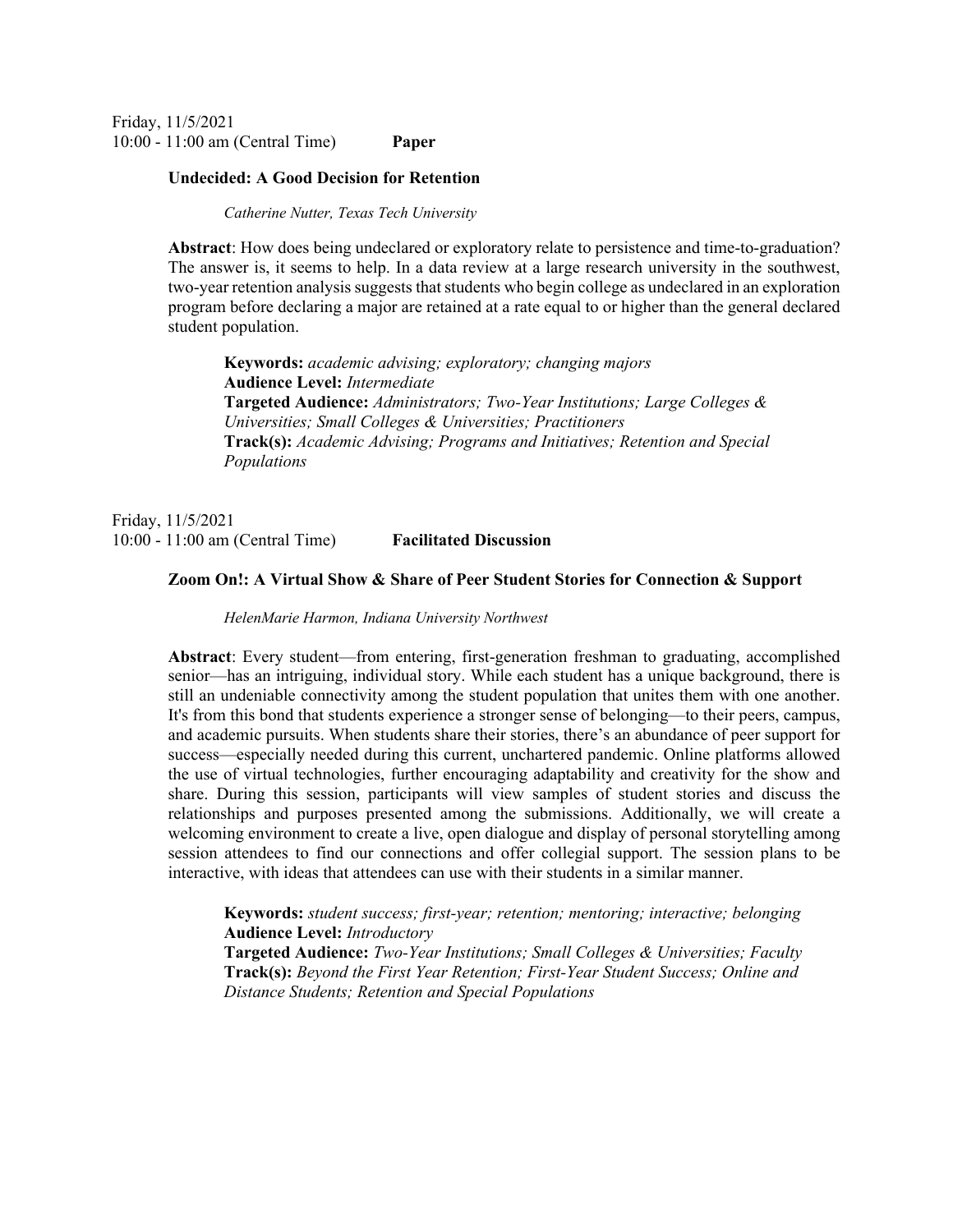Friday, 11/5/2021 11:45 am - 12:45 pm (Central Time) **Facilitated Discussion** 

### **Collaborations for Success: Employing a Case Management, Occupational Therapy Perspective to Student Success**

*Kelly Westeen, University of Arkansas Ashley Jordan, University of Arkansas* 

**Abstract**: This facilitated discussion shares programmatic highlights, case studies, and lessons learned from the University of Arkansas' case management approach to working with academically underprepared students during their first semester on campus, with a focus on the benefits of leveraging the perspectives of occupational therapists to facilitate student success. During Fall 2019 and Fall 2020, the Student Success Center at the U of A piloted a targeted case management approach in working with students entering the university with academic markers historically situating them as at risk. The center's professional staff and graduate students led small independent study sections of the university's FYE course for these students, giving this cohort access to oneto-one, tailored instruction and mentorship. Fall 2020's cohort benefitted from the addition of a graduate student enrolled in the university's new Doctor of Occupational Therapy program. The partnership between student success and OT professionals on campus has enjoyed early success and is a critical and innovative approach that can foster success in more holistic ways through employing the OT perspective. Discussion will center around how these approaches may already be employed on attendees' campuses, how they may be implemented, and the perceived and real benefits of an OT perspective in student success.

**Keywords:** *student success; case management; retention; occupational therapy; campus partnerships*  **Audience Level:** *Introductory* **Targeted Audience:** *Large Colleges & Universities; Small Colleges & Universities; Practitioners; Faculty*  **Track(s):** *First-Year Student Success; Programs and Initiatives; Retention and Special Populations*

Friday, 11/5/2021 11:45 am - 12:45 pm (Central Time) **Tutorial** 

### **Part 2: Enhancing Learning and Persistence Using Academic Coaching**

*David Leasure, University of Maryland Global Campus* 

**Abstract**: Faculty empower a mix of students to thrive in an evolving and challenging personal and professional environment and need new skills and mindsets to excel. The three most important competency sets are facilitation, evaluation, and coaching, the last of which is not common but essential for helping students develop to their fullest capabilities. In addition to enhancing academic knowledge and skills, coaching develops key personal attributes including confidence, efficacy, growth mindset, self-improvement, and problem-solving. The University of Maryland Global Campus implemented coaching in its first-term courses and supports adjunct faculty to skillfully coach its diverse adult undergraduate and graduate students. Faculty learn the ROCK-SOLID Coaching Method through a short online course. A condensed version of this course addresses participants' discovery of where coaching fits in teaching, why it helps learning, retention, and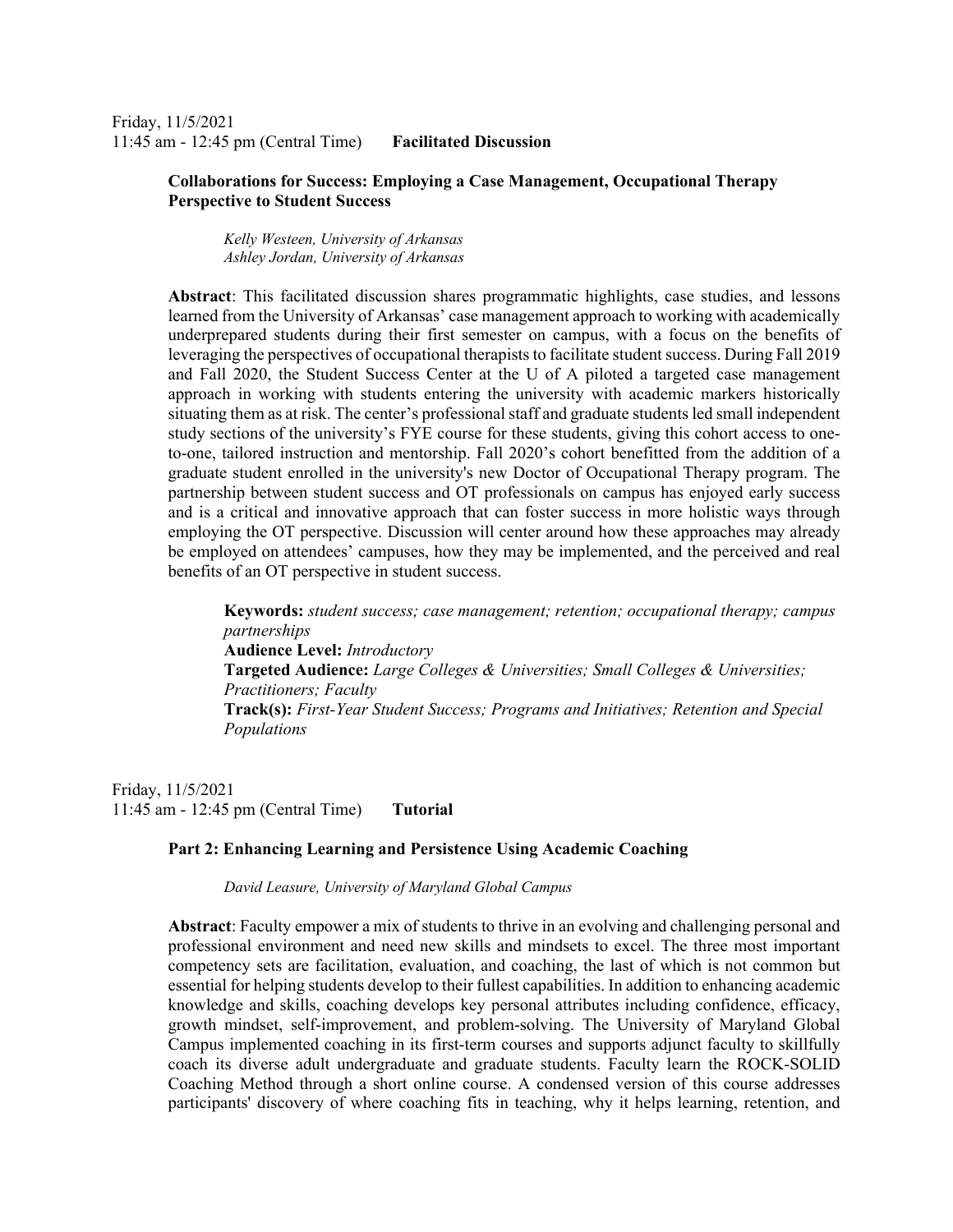persistence of all students, and how participants can use it to prepare welcome and impactful feedback. Participants will use the ROCK-SOLID mnemonic to remember the stages of academic coaching, apply concepts, and take-away materials so they may continue to practice at their institutions. Three contexts span most situations: developing relationships that foster coaching, coaching student assignments, and coaching personal problem-solving.

**Keywords:** *retention; coaching; academic performance; personal success competencies; implementation at-scale*  **Audience Level:** *Introductory* **Targeted Audience:** *Administrators; Two-Year Institutions; Large Colleges & Universities; Small Colleges & Universities; Practitioners; Faculty; Mentors; Advisors*  **Track(s):** *Academic Advising; Beyond the First Year Retention; Faculty Engagement; First-Year Student Success; Graduate Student Retention; Online and Distance Students; Programs and Initiatives*

Friday, 11/5/2021 11:45 am - 12:45 pm (Central Time) **Paper** 

# **Examining the Effects of Peer-Led Team Learning as a Support for Community College Transfer Students STEM Achievement**

*Audrey Meador, West Texas A&M University Vinitha Subburaj, West Texas A&M University Pamela Lockwood-Cooke, West Texas A&M University Anitha Subburaj, West Texas A&M University* 

**Abstract**: Peer-led Team Learning (PLTL) is a model of instruction and learning that has been in use for many years to combat low success rates in various science, technology, engineering, and mathematics (STEM) courses and other fields in higher education. While research conveying the efficacy of this model of instruction remains mixed, this project sought to add to the body of knowledge communicating the benefits of PLTL for STEM achievement. To this end, this study examined the experiences of STEM community college-transfer students' engagement in PLTL within their major course of study when a suite of supports was provided. Specifically, study participants were enrolled in degree programs at a four-year rural, regional university in the engineering, computer science, and mathematics (ECSM) fields and were provided social, financial, and academic assistance. Qualitative analysis of the data revealed that with a PLTL component, ECSM community college-transfer students were more likely to participate, engage, and perform better in coursework given the additional supports. Study participants indicated the community of learners created through PLTL was a primary motivator for continued engagement and progress towards ECSM degree attainment. Implications for practice extend to engagement and retention efforts of STEM students from the community college population.

**Keywords:** *community college transfer students; STEM; peer-led team learning*  **Audience Level:** *Intermediate* **Targeted Audience:** *Administrators; Two-Year Institutions; Large Colleges & Universities; Small Colleges & Universities; Researchers; Faculty*  **Track(s):** *Programs and Initiatives; Transfers and Retention; Retention and Special Populations*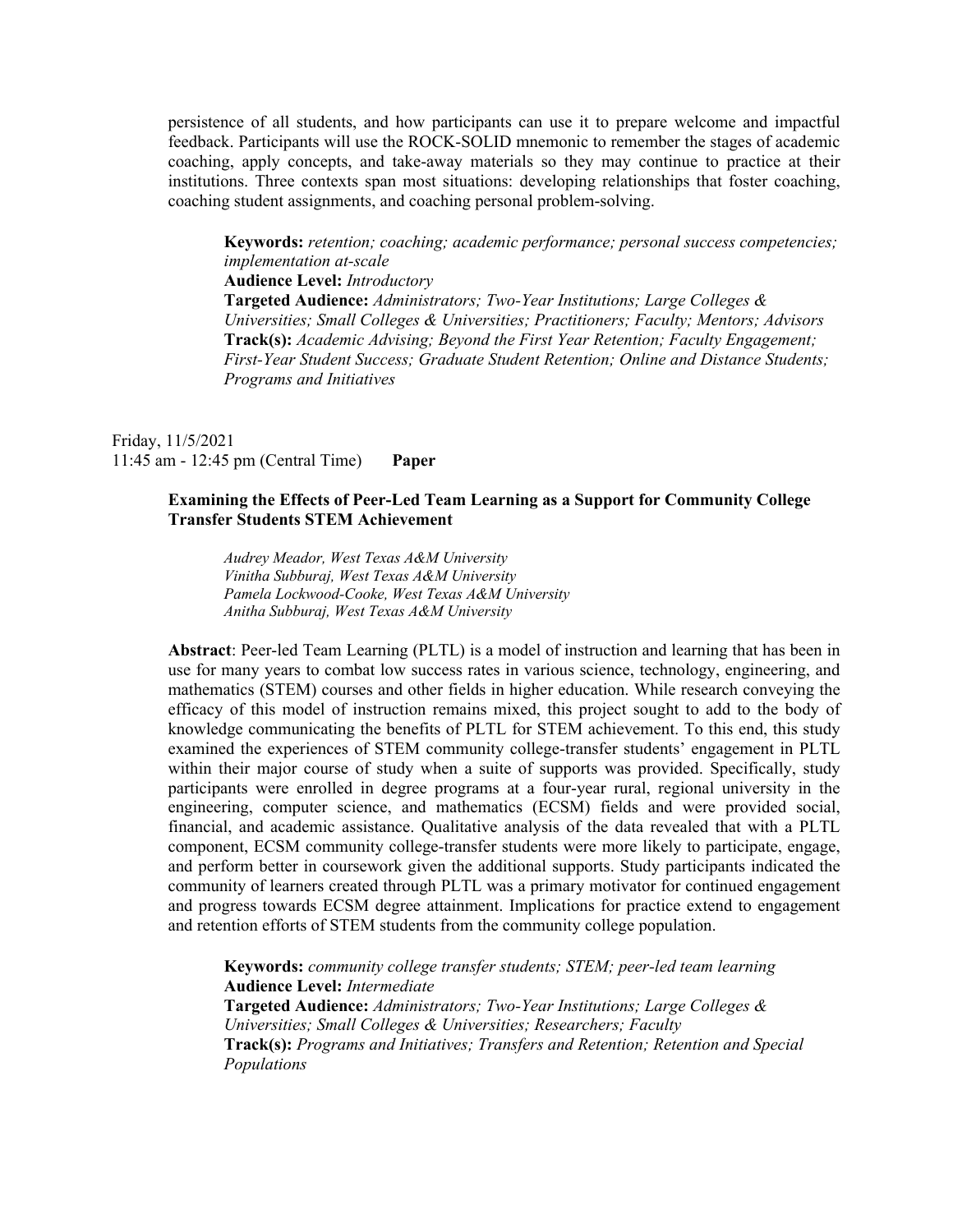Friday, 11/5/2021 1:30 - 2:30 pm (Central Time) **Paper** 

# **Advising, First-Year Courses, and Strategic Goals: The Roles of Data, Technology, and Leadership in Student Retention**

*Coral Hanson, Utah Valley University Kari Gary, Utah Valley University* 

**Abstract**: Universities across the nation are faced with the challenge of retaining students to graduation. Administrators also face challenges adopting technology to support student retention and effectively using data to evaluate programs to drive change aimed at increasing retention. Data and technology alone are not sufficient to manage organizational change. Rather, data are meant to inform student retention strategies and technology to support the execution of said strategies. Informed leadership and clearly defined strategies remain essential to propel and implement programs to meet student needs, particularly underprivileged populations who are at risk for attrition. This study evaluated two programs, common to universities across the country, for their effect on student retention or persistence. The programs studied were academic advising and high impact courses targeted to students in their first year at the University. The results from academic advising showed significant positive movement in retention across many sub-groups of students, particularly populations most at-risk for attrition. Results from high impact courses were mixed showing statistically significant lifts in persistence for a few groups, but the majority of groups returned non-significant findings. This paper also documents the challenges and successes Utah Valley University experienced while sharing data and fostering adoption of new technologies in support of student success.

**Keywords:** *student retention; technology; high impact practices; leadership; data*  **Audience Level:** *Intermediate*

**Targeted Audience:** *Administrators; Large Colleges & Universities; Researchers*  **Track(s):** *Retention and Special Populations; Data, Technology, and Methods; Academic Advising*

Friday, 11/5/2021 1:30 - 2:30 pm (Central Time) **Paper** 

#### **Creating and Developing a Culture of Growth Mindset on a University Campus**

*Kimberly McElveen, Columbus State University Sri Sitharaman, Columbus State University Gina Sheeks, Columbus State University* 

**Abstract**: A growth mindset, as conceived by psychologist Carol Dweck and colleagues (1999), is the belief that a person's capacities and talents can improve over time. Columbus State University (CSU) engages all incoming first-year students into the theories and practices of having growth versus fixed mindsets. Students take a survey that gauges their perception and values on different growth versus fixed concepts. The results from these surveys has been used to inform pedagogy and develop programs that support academic success. CSU has created a culture and belief system that talents are attainable through hard work, sound strategies, and input from others.

**Keywords:** *growth mindset; student retention; student engagement; first-year student success*